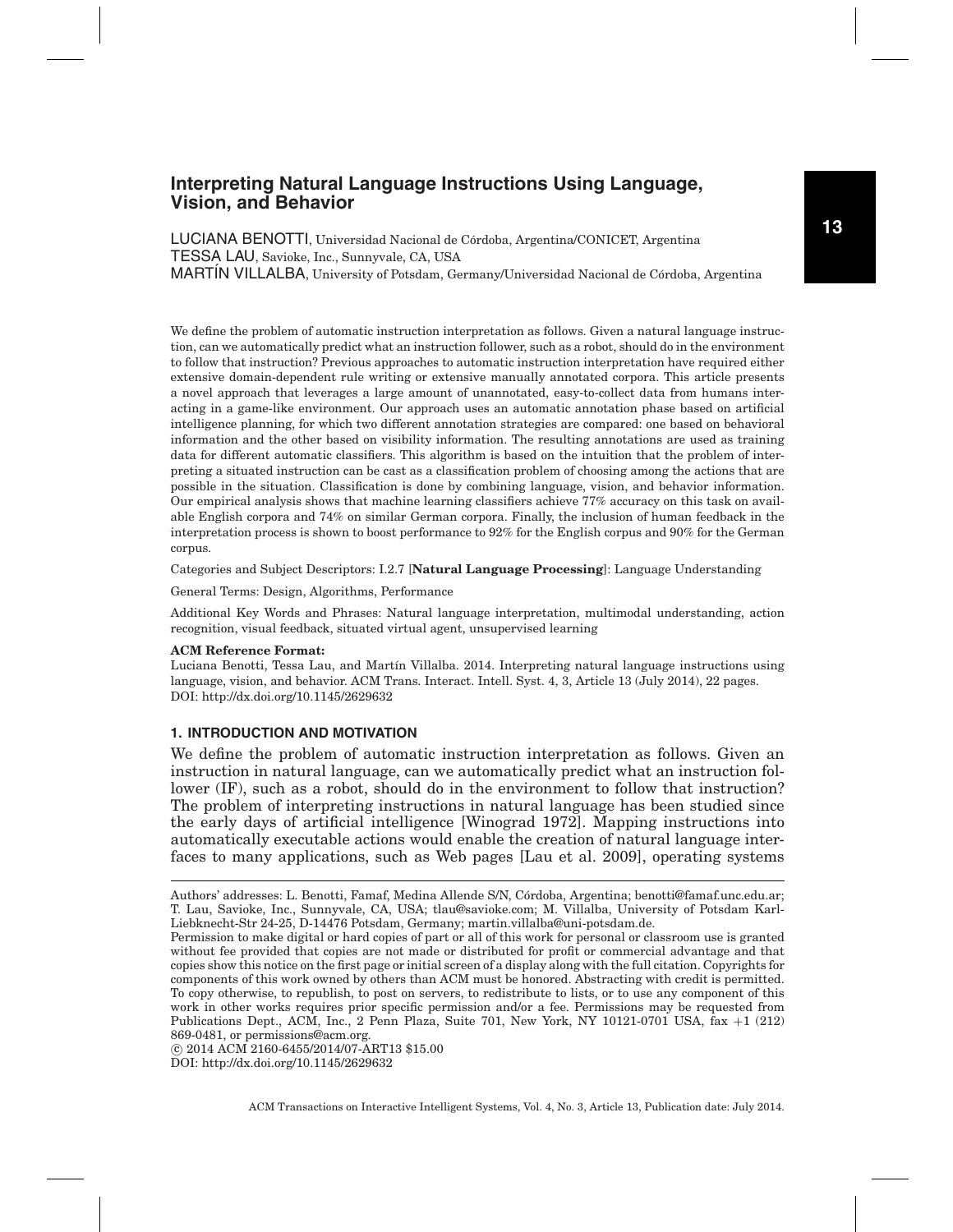[Branavan et al. [2009\]](#page-19-0), games [Orkin and Roy [2009\]](#page-20-1), and robots [Kollar et al. [2010\]](#page-20-2). In this article, we focus on the task of navigation and manipulation of objects in a spatial environment [Vogel and Jurafsky [2010;](#page-21-1) Chen and Mooney [2011\]](#page-19-1).

Current symbolic approaches to the problem, which require intensive rule authoring to be fit for a new task [Dzikovska et al. [2008\]](#page-19-2), are brittle due to the variance in natural language present in instructions. Current statistical approaches, on the other hand, require extensive manual annotations of the corpora used for training [MacMahon et al. [2006;](#page-20-3) Matuszek et al. [2010;](#page-20-4) Gorniak and Roy [2007;](#page-19-3) Rieser and Lemon [2010\]](#page-21-2). Manual annotation and rule authoring by natural language engineering experts are bottlenecks for developing conversational systems for new domains.

This article proposes a fully automated approach to interpreting natural language instructions to complete a task in a spatial environment based on unsupervised recordings of human–human interactions performing that task in that spatial environment. Given unannotated corpora collected from humans following other humans' instructions, our system automatically segments the corpus into labeled training data for a classification algorithm. Our interpretation algorithm is based on the observation that similar instructions uttered in similar contexts should lead to similar actions being taken in the spatial environment. Given a previously unseen instruction, our system outputs actions that can be directly executed in the spatial environment world, based on what humans did when given similar instructions in the past. To do this, the system first infers a formal navigation plan for each observed instruction based on a human reaction to it. This planning step is used as a normalization to overcome the noise present in our data. Using this as supervision, it then learns classifiers that can map novel instructions into navigation plans executable by a (simulated) robot.

The effect of including instructor feedback in the interpretation process is investigated with the result that it can boost performance to 92% for the English corpus and 90% for the German corpus. The instructor provides feedback to the system by rephrasing misinterpreted instructions and giving the system the opportunity to reinterpret the instruction.

The interpretation approach proposed combines different sources of information position, area of visibility, language, and spatial actions—to first identify the actions that are possible and salient in the current situation and then choose the action that is intended by the instruction giver (IG). The identification of the salient actions greatly reduces the complexity of the interpretation task allowing for it to be cast as a classification problem that can scale to complex spatial environments.

Specifically, we make these contributions:

- —A novel model that leverages a large amount of unannotated, easy-to-collect data from humans interacting in a game-like environment. The model uses an automatic annotation phase based on artificial intelligence planning, for which two different annotation strategies are compared: one based on behavioral information and the other based on visibility information.
- —A classification-based approach that combines different sources of information position, area of visibility, language, and spatial actions—to first identify the actions that are possible and salient in the current situation and then choose the action that is intended by the IG. This approach achieves 77% accuracy on existing English corpora and 74% on similar German corpora.
- —A framework for reinterpretation based on users' online corrections that achieves 92% accuracy for the English corpora and 90% for the German corpora with just one correction from the user.

In sum, we introduce a general framework for learning to interpret navigation instructions based on unlabeled observations of humans following such instructions.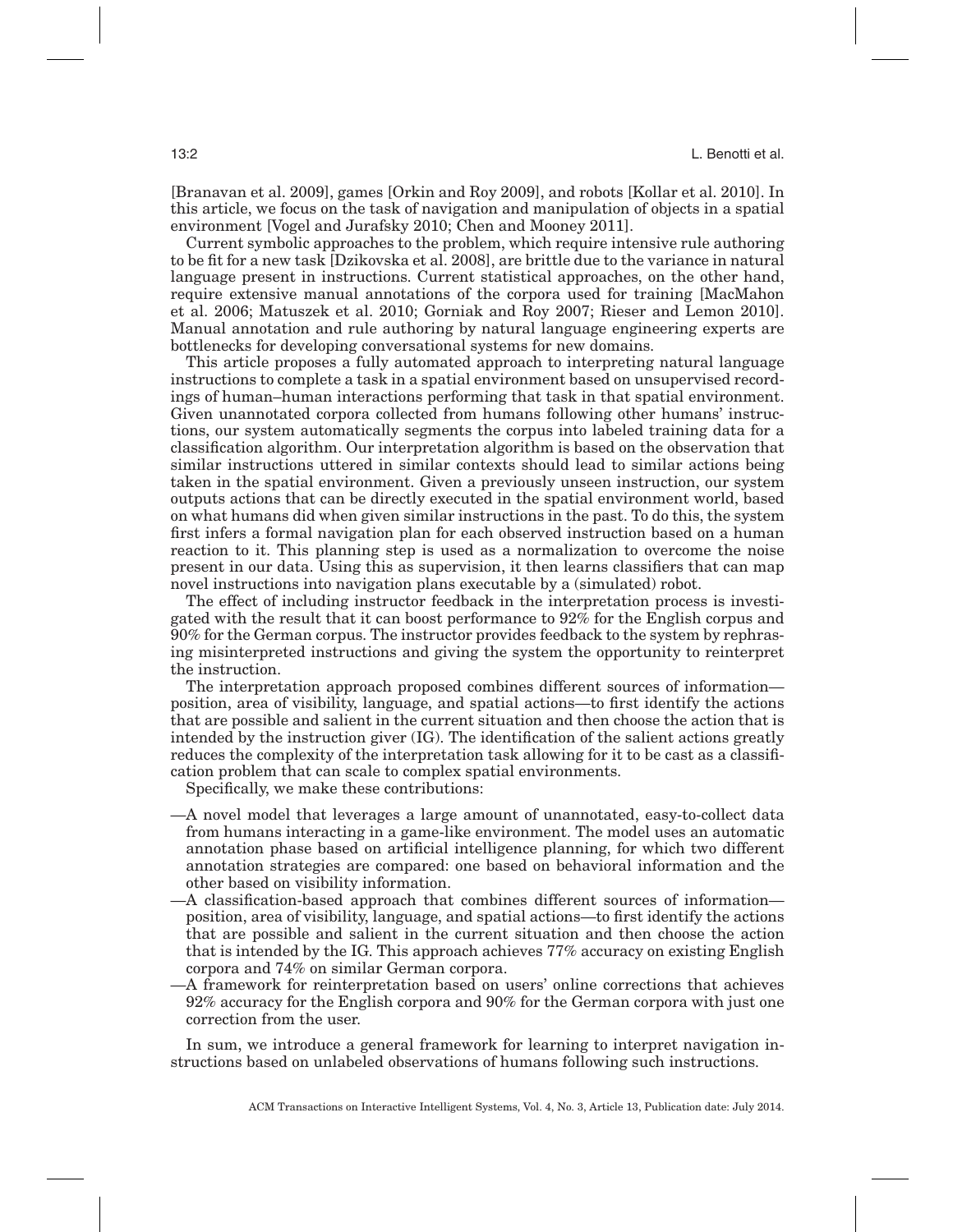The rest of the article is organized as follows. Sections [2](#page-2-0) and [3](#page-4-0) introduce the general problem of instruction interpretation in spatial domains and describe the training corpora that we use in this article. Then, Section [4](#page-5-0) describes our novel framework for interpretation of instructions, which does planning-based normalization of semantics and automatic annotation and compares different methods for situated interpretation namely, machine learning, information extraction, and machine translation. The evaluation results of the different methods proposed in the previous section are presented in Section [5.](#page-10-0) Section [6](#page-12-0) extends our interpretation framework by integrating online user corrections. Section [7](#page-14-0) situates our work in the context of previous work, and Section [8](#page-17-0) discusses the generalizability and limitations of the proposed approach and concludes.

## **2. INSTRUCTION GIVING IN SPATIAL ENVIRONMENTS**

<span id="page-2-0"></span>Instruction giving in spatial environments involves an IG and an IF who collaborate to achieve the goal of a task. The task is situated in an environment that has a spatial dimension such as the real world or a simulated virtual world. The IG gives instructions to the IF to help him complete the goal of the task (e.g., to find an object). The IF follows the instructions by moving in the environment in which he is situated and manipulating objects inside it. There are two main lines of research related to automating instruction giving in spatial environments: instruction generation and instruction interpretation. In the instruction generation problem, an automated system plays the role of the IG [MacMahon et al. [2006;](#page-20-3) Gargett et al. [2010;](#page-19-4) Cuayahuitl and Dethlefs [2011\]](#page-19-5). In ´ the instruction interpretation problem, an automated system plays the role of the IF [Gorniak and Roy [2007;](#page-19-3) Matuszek et al. [2010;](#page-20-4) Vogel and Jurafsky [2010;](#page-21-1) Chen and Mooney [2011\]](#page-19-1). In this article, we focus on instruction interpretation.

The challenges in interpreting instructions situated in a spatial environment are many. We describe them along two dimensions: (1) variation and creativity in natural language free text and (2) multimodality of situated interpretation.

#### **2.1. Interpreting Free Text Natural Language Instructions in Interaction**

Even in rather simple spatial environments, people describe the same route and the same objects in extremely different ways. It is also well known that when talking through a chat interface, people use language creatively, sometimes dropping or shortening some words or not respecting the usual word order, especially when confronted with time pressure. This is especially true in instruction-giving settings due to the fact that the other person is waiting for the instruction.

Next, we present some examples of instructions given by different people for the same route shown in Figure [1:](#page-3-0)

(*1*) *out go*

- (*2*) *walk down the yellwo passage*
- (*3*) *straight*
- (*4*) *back to the corridor*
- (*5*) *ok now the door on the left*
- (*6*) *take the opening with yellow wall paper*

People describe routes using landmarks (4) or specific actions (2). They may describe the same object differently (5 vs. 6). Instructions also differ in their scope (3 vs. 1). Moreover, instructions not only contain spelling errors but they also do not follow usual word order. In sum, navigation and manipulation instructions contain considerable variation, which makes interpreting them a challenging problem.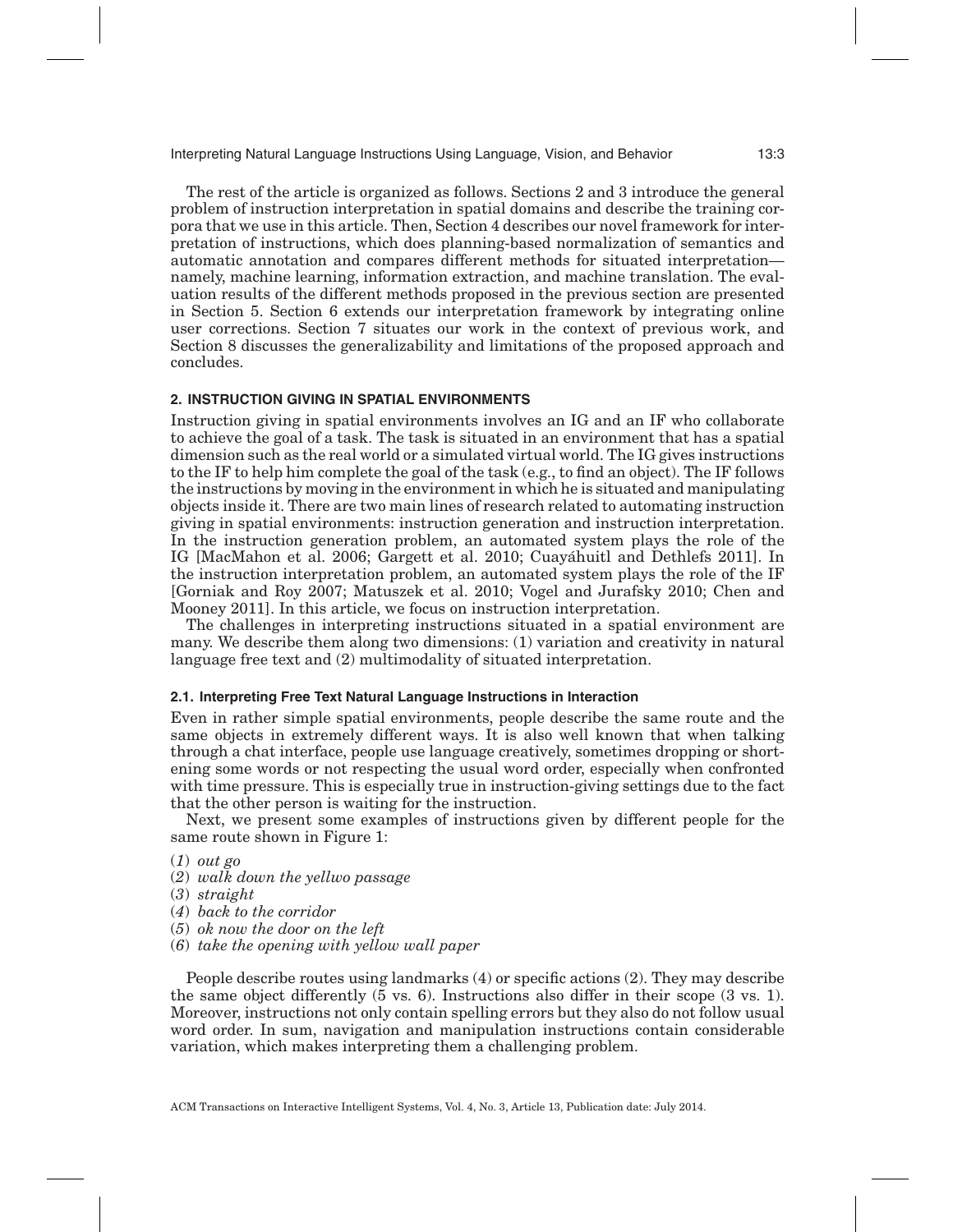<span id="page-3-0"></span>

Fig. 1. A screenshot of a virtual world. The world consists of interconnecting hallways, rooms, and objects.

<span id="page-3-1"></span>

Fig. 2. Instructions depend on the position and orientation of the IF.

# **2.2. Situatedness: Integrating Language and Vision**

The language used in the instructions is not only creative and lexically rich but is also extremely *situated*. That is, most instructions cannot be interpreted without taking into account the spatial environment—in other words, the actions that are affordable and the objects that are visible in the situation in which the instructions were said.

The position of the IF has a direct effect on the properties included in the referring expressions, as exemplified by the use of the property *closest* in the left picture in Figure [2;](#page-3-1) likewise, the use of the word *right* in the picture on the right is appropriate due to the current orientation of the IF's camera.

Moreover, the objects currently visible to the IF have an effect on the content of the instructions, and so does the distance to these objects from the IF's position. For instance, the instruction shown in the left picture in Figure [3](#page-4-1) includes the complex referring expression *the red you see in the far room,* which not only discards the green button as a potential referent but also specifies that the target is far, whereas the picture on the right leaves the referring expression implicit due to the visual saliency of the target (the target is the only visible object).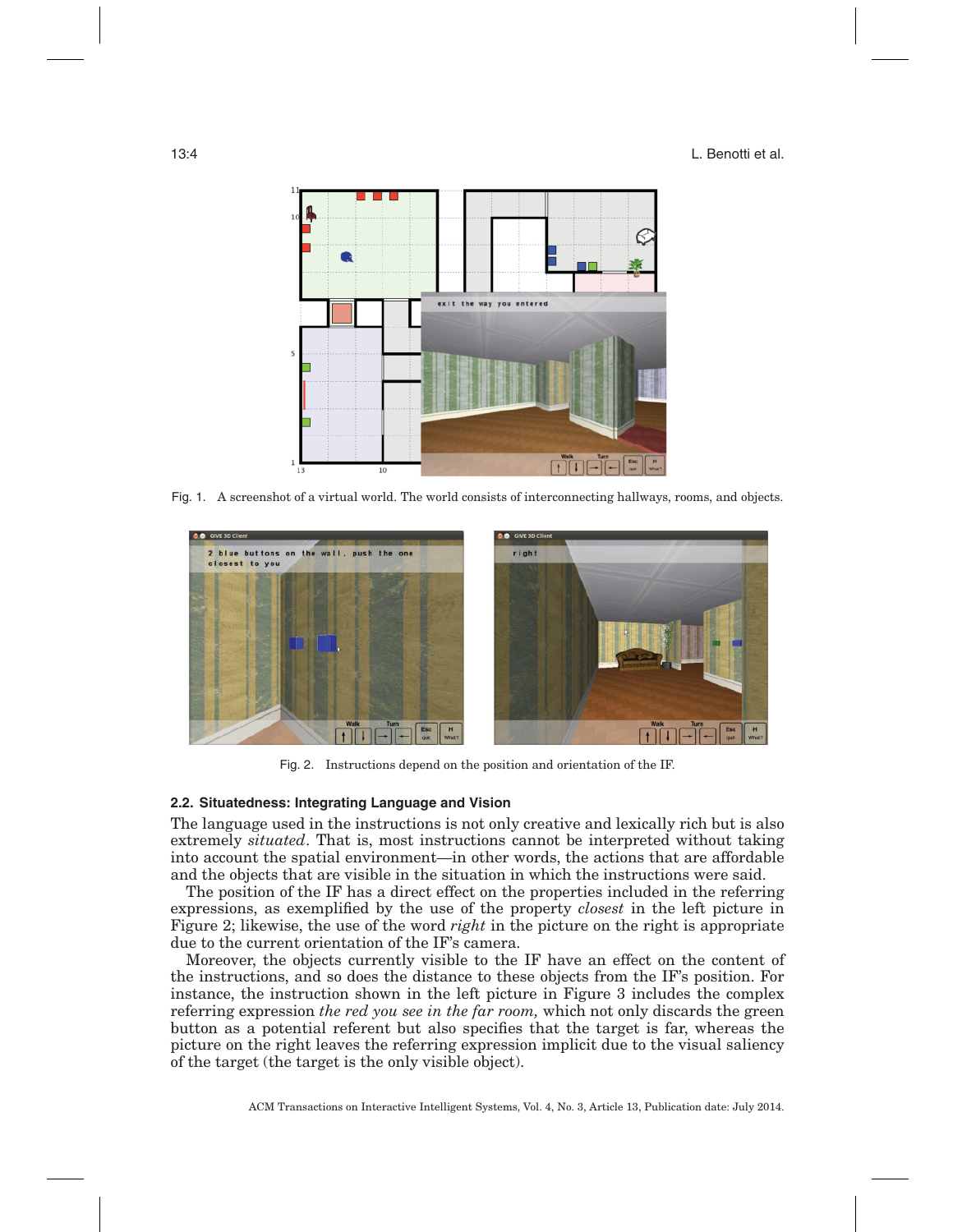<span id="page-4-1"></span>

Fig. 3. References to an object depend on other visible objects and distance.

The interpretation approach proposed in this article combines different sources of information—position, area of visibility, language, and spatial actions—to first identify the actions that are possible and salient in the current situation and then choose the action that is intended by the IG.

## **3. HUMAN–HUMAN CORPORA SITUATED IN VIRTUAL WORLDS**

<span id="page-4-0"></span>In this section, we describe the particular instruction-giving task and the data that we use in this article. Our spatial environment consists of three virtual worlds simulating houses that contain rooms, corridors, furniture, buttons (i.e., switches) that open/close doors and activate/deactivate alarms, and so forth. Screenshots and a part of a map of the virtual worlds can be seen in the figures of the previous section. In these worlds, the IG and the IF collaborate to perform a treasure-hunting task that involves cracking the combination of a safe by interacting with objects in different rooms. The task can be lost if the IF triggers an alarm by stepping on red tiles spread around the world or by interacting with the wrong objects. The IF can move around in the virtual world but has no knowledge of the map of the world or the specific behavior of objects within that world (e.g., which buttons to press to open doors or deactivate alarms). The IG has access to a complete map of the world with information on the effects of the actions on the different objects and types instructions to the IF to guide him to accomplish the task. In this setup, the IF and IG interact in real time.

With these three virtual worlds, the GIVE-2 corpus [Gargett et al. [2010\]](#page-19-4) was collected to help natural language generation system developers on the natural language generation shared task known as the GIVE Challenge [Koller et al. [2010\]](#page-20-5). In this article, we use the corpus not for generating but for interpreting instructions. The GIVE-2 corpus consists of the collected interaction logs, which record the experimental session with enough detail to allow for a smooth replay. Specifically, interaction logs include all of the instructions sent by the IG, all of the actions performed by the IF, and the total time of the session. Furthermore, the IF's position and orientation was logged every 200ms, making it possible to extract information about movements in response to instructions and other events. The IF was instructed to press a "help key" if an instruction was not understood. In this case, the IG was supposed to rephrase his or her instruction.

The GIVE-2 corpus was recorded using the GIVE-2 corpus platform described in Gargett et al. [\[2010\]](#page-19-4). It is important to mention, however, that most modern game engines include a "replay" feature, which could be used to collect a corpus similar to the GIVE-2 corpus. This feature allows the player to record a sequence of game play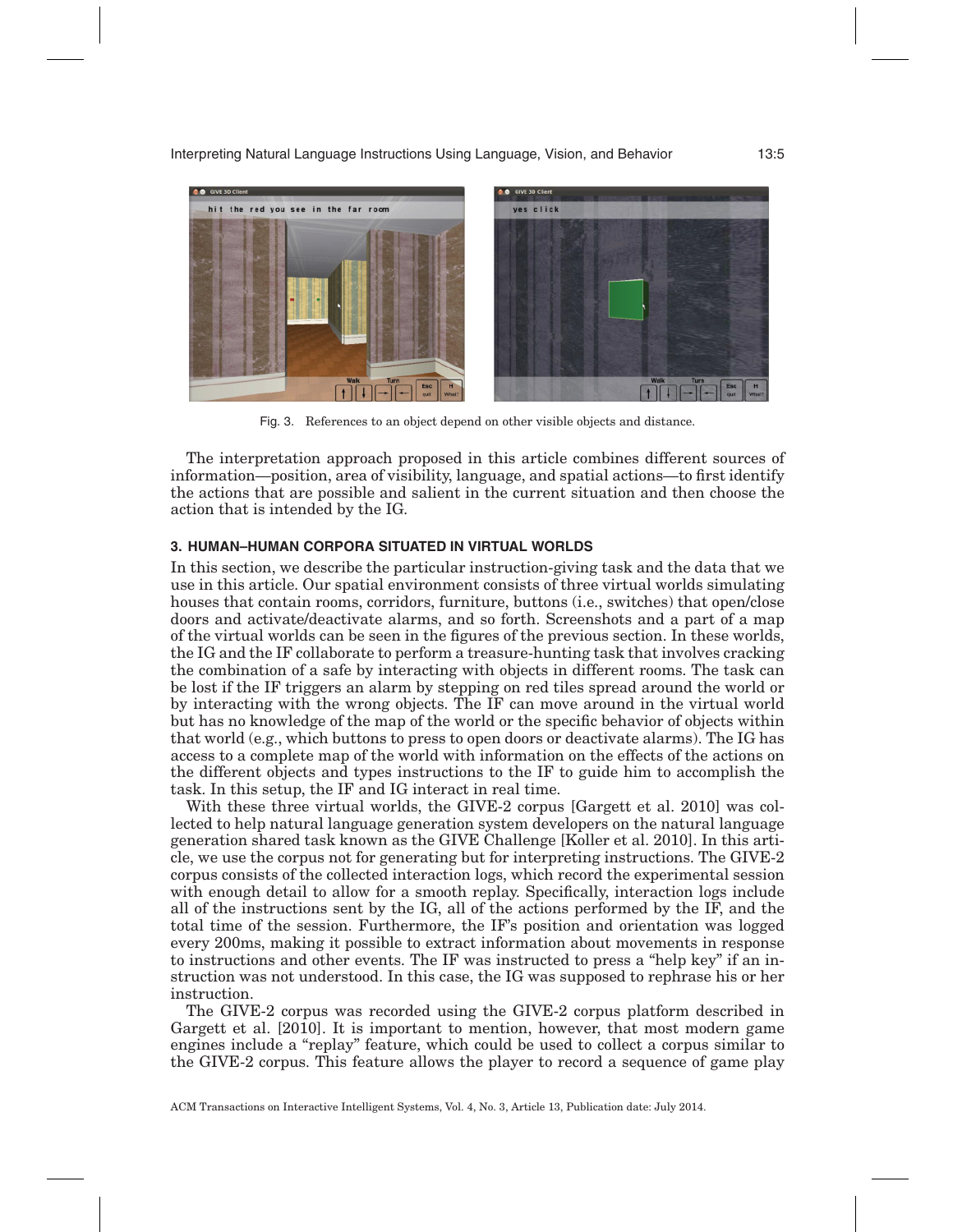<span id="page-5-1"></span>

Fig. 4. The 10 most frequent verbs, nouns, prepositions, and adjectives found in the English corpus.

and then watch it over again, perhaps from a different viewpoint or in slow motion. Combined with a facility for logging instructions, this replay facility could easily be used to collect large amounts of training data similar to the GIVE-2 corpus. In Section [8,](#page-17-0) we discuss the generalizability of our data collection and training environment in more detail, and we consider how much of a development overhead it represents in comparison to other forms of data collection or annotation.

The GIVE-2 corpus consists of two corpora: one from German speakers and one from English speakers. The data was collected from 15 German-speaking pairs and 21 English-speaking pairs. The participants were mostly students from one German and one U.S. university. All 30 German-speaking participants were native speakers of German—17 were female and 13 male. Of the 42 English-speaking participants, 35 were native English speakers, whereas the others self-rated their English skills as near-native or very good—16 were female and 26 male.

The German corpus obtained in this way consists of 2,763 instructions, spread over 45 rounds. On average, each round contained 61.4 instructions (standard deviation  $(SD) = 24.0$  and took about 752s  $(SD = 245.8)$ . For the English corpus, there were 63 rounds consisting of 3,417 instructions in total. Rounds consisted on average of 54.2  $(SD = 20.4)$  instructions and took about 553s  $(SD = 178.4)$ . The German corpus contained 1,531 distinct words, whereas the English corpus contained 1,293. Instructions contained 5 words on average.

Figure [4](#page-5-1) show the 10 most frequent verbs, nouns, prepositions, and adjectives found in the English GIVE-2 corpus. The lexical variability of the corpus is large, and its distribution is biased toward spatial words grounded in the task and the spatial environment where the task is situated.

#### **4. LEARNING TO INTERPRET HUMAN-GENERATED INSTRUCTIONS**

<span id="page-5-0"></span>Our method for instruction interpretation consists of two phases: annotation and interpretation. *Annotation* is performed only once and consists of automatically associating each IG instruction with an IF reaction. *Interpretation* is performed every time the system receives an instruction and consists of predicting an appropriate reaction given reactions previously observed in the corpus.

Our method is based on the assumption that a reaction is a direct result of the instruction that occurred just prior to it. In other words, we assume that the IF reaction makes explicit his interpretation of the instruction. Therefore, if two different instructions precede the same reaction, then they must be paraphrases of each other. We define paraphrases as instructions that cause the same reaction even though their semantics can differ because they use different tools to reach the same goal. For instance, Figure [5](#page-6-0) shows a case in which references to different landmarks (*the picture*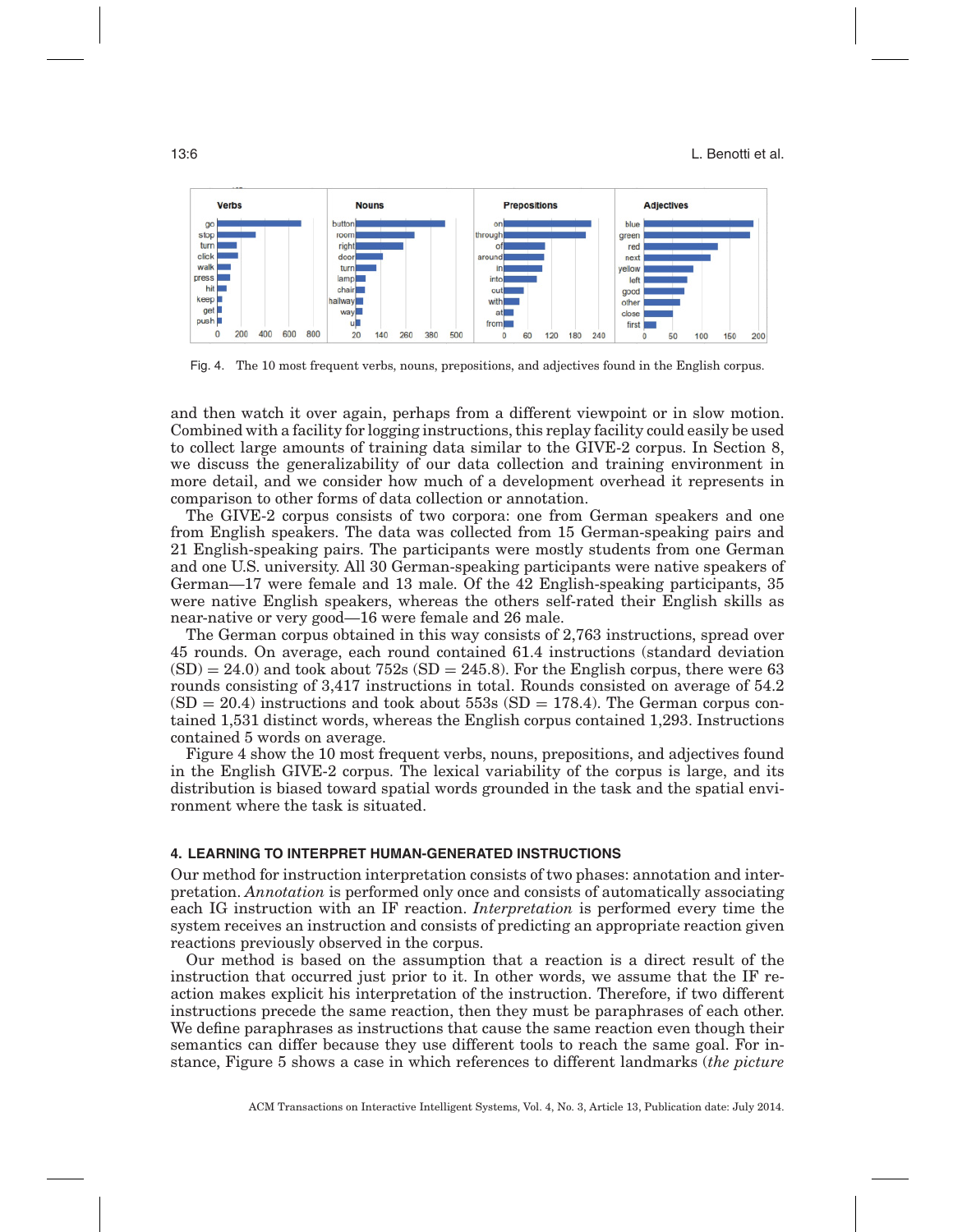<span id="page-6-0"></span>

Fig. 5. Both figures show paraphrases of the same instruction. They use different vocabulary but communicate the same goal.

and *the red tile*[1\)](#page-6-1) are used to make the follower press a green button. The semantics of both instructions is different, but their goal is the same.

By learning from previously seen instructions and reactions, our algorithm can predict reactions for previously unseen instructions.

## **4.1. Annotation Phase**

<span id="page-6-2"></span>The key challenge in learning from massive amounts of easily collected data is to automatically annotate an unannotated corpus. Our annotation method consists of two parts: first, *segmenting* a low-level interaction trace into instructions and corresponding reactions, and second, *discretizing* those reactions into canonical action sequences.

Segmentation enables our algorithm to learn from traces of IFs interacting directly with a virtual world. Since the IF can move freely in the virtual world, his actions are a stream of continuous behavior. Segmentation divides these traces into reactions that follow from each instruction of the IG. Consider the following example starting at the situation shown in Figure [1:](#page-3-0)

- *IG(1): go through the yellow opening*
- *IF(2): [walks out of the room]*
- *IF(3): [turns left at the intersection]*
- *IF(4): [enters the room with the sofa]*
- *IG(5): push the green button by the door*
- *IF(6): [turns to make the green button visible]*
- *IF(7): [pushes the green button]*

It is not clear whether the IF is doing  $(3, 4)$  because he is reacting to 1 or because he is being proactive. Although one could manually annotate this data to remove extraneous actions, our goal is to develop automated solutions that enable learning from massive amounts of data.

We decided to approach this problem by experimenting with two segmentation algorithms: (1) a full segmentation that outputs all of the IF's *behavior* up until a new instructions is given and (2) a partial segmentation that outputs only those actions taken in the context *visible* to the IF at the time the instruction was given.

We define behavior segmentation (B<sub>HV</sub>) as follows. A reaction  $r_k$  to an instruction  $i_k$ begins right after the instruction  $i_k$  is uttered and ends right before the next instruction

<span id="page-6-1"></span> $1$ In the picture, the red tile is located in the visible hallway; it is an alarm that prevents the IF from using that hallway.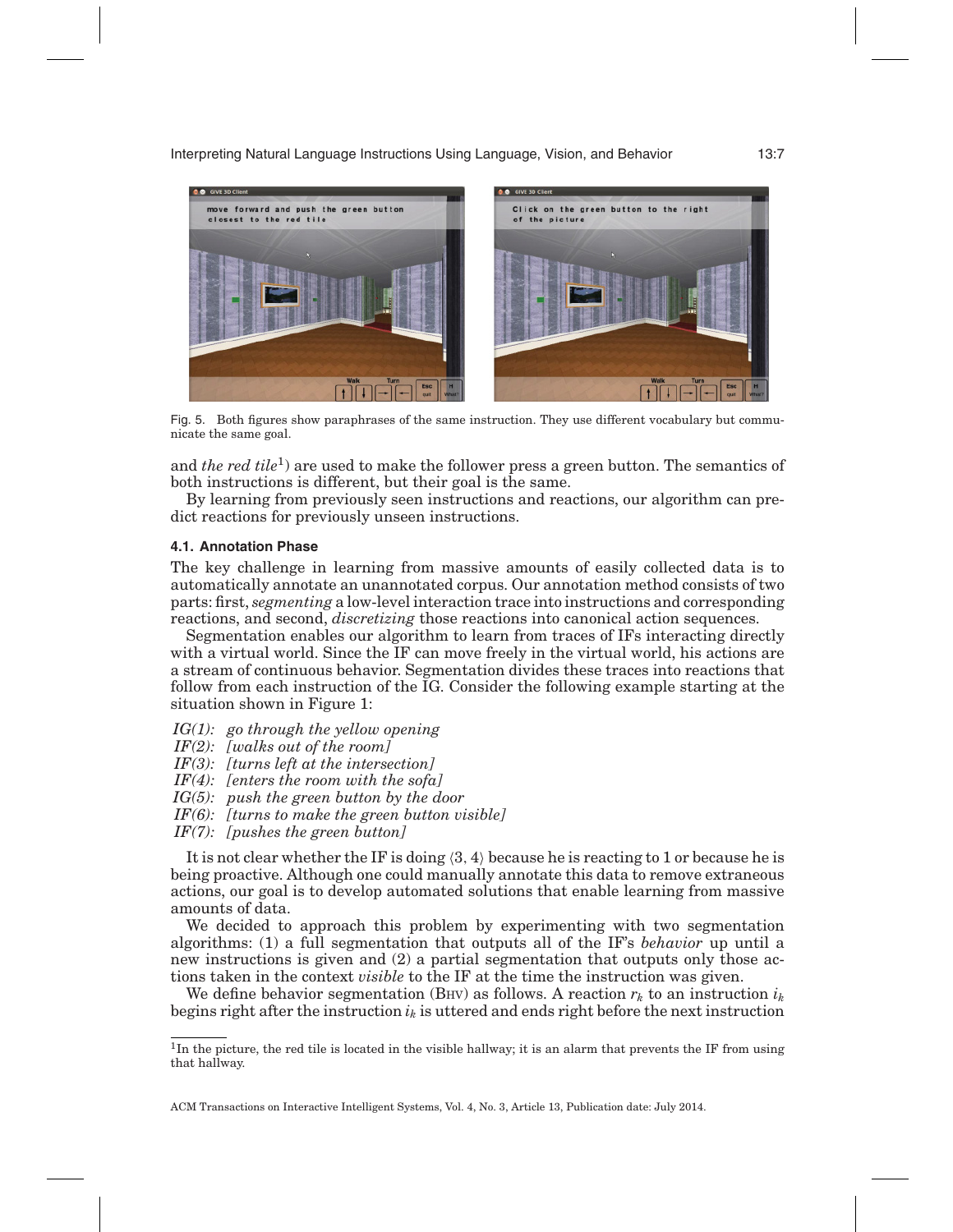$i_{k+1}$  is uttered. In the example, instruction 1 corresponds to the reaction  $(2, 3, 4)$ . We define visibility segmentation (V<sub>IS</sub>) as follows. A reaction  $r_k$  to an instruction  $i_k$  begins right after the instruction  $i_k$  is uttered and ends right before the next instruction  $i_{k+1}$  is uttered or right after the IF leaves the area visually accessible from where *ik* was uttered. We define the area of visual accessibility with respect to a position as the area that is visible from all angles in that position (by turning  $360°$ ). In the example, instruction 1's reaction would be limited to  $\langle 2 \rangle$   $(\langle 3, 4 \rangle)$  are discarded) because the intersection is not visible from where the instruction was uttered. The reaction to 5 would be  $(6, 7)$ , because both of those actions are taken within the same visually accessible area.

The VIS segmentation is based on the empirical observation that in situated interaction, the content of the instructions is constrained by *visually* accessible affordances [Gibson [1979;](#page-19-6) Stoia et al. [2006\]](#page-21-3). Visually accessible affordances are those actions executable from the current situation that refer to objects that are directly visible or can be made visible by turning around in the current position. Stoia et al. [\[2006\]](#page-21-3) show that when generating instructions, the IG prefers to navigate the IF to a position where the objects to be manipulated are visually accessible instead of giving complex highlevel instructions. Based on this observation, it is likely that an IG only expects an IF to perform actions within his field of view, thus motivating our definition of the VIS segmentation method.

The BHV and VIS methods define how to segment an interaction trace into instructions and their corresponding reactions. However, users frequently perform noisy behavior that is irrelevant to the goal of the task. For example, after hearing an instruction, an IF might step back to have a better view of the room before following the instruction. A reaction should not include such irrelevant actions. In addition, IFs may accomplish the same goal using different behaviors: two different IFs may interpret "go to the pink room" by following different paths to the same destination. We would like to be able to generalize both reactions into one canonical reaction.

To accomplish this, our approach *discretizes* reactions into higher-level action sequences, reducing noise and variation. Our discretization algorithm uses an automated planner and a planning representation of the task. This planning representation includes (1) the task goal, (2) the actions that can be taken in the virtual world, and (3) the current state of the virtual world. Using the planning representation, the planner calculates an optimal path between the starting and ending states of the reaction, eliminating all unnecessary actions. Although we use the classical planner FF [Hoffmann [2003\]](#page-19-7), our technique could also work with other classical planners [Nau et al. [2004\]](#page-20-6) or other nonclassical planning techniques such as probabilistic planning [Bonet and Geffner [2005\]](#page-19-8). It also does not depend on a particular discretization of the world in terms of actions.

Now we are ready to define *canonical reaction ck*. Let *Sk* be the state of the virtual world when instruction  $i_k$  was uttered,  $S_{k+1}$  be the state of the world where the reaction ends (as defined by BHV or VIS segmentation), and *D* be the planning domain representation of the virtual world. The canonical reaction to  $i_k$  is defined as the sequence of actions returned by the planner with  $S_k$  as initial state,  $S_{k+1}$  as goal state, and *D* as planning domain. Note that  $S_{k+1}$  depends on whether BHV or VIS segmentation is used.

The annotation of the corpus then consists of automatically associating each instruction to its (discretized) reaction using an automated planner. We annotated in this way the 3,417 instructions of the English corpus and the 2,763 instructions of the German corpus. We found that 22% of the English instructions and 17% of the German instructions contained an empty reaction. A reaction is empty if the IF did not execute an action in response to it and waited for another instruction. This is the case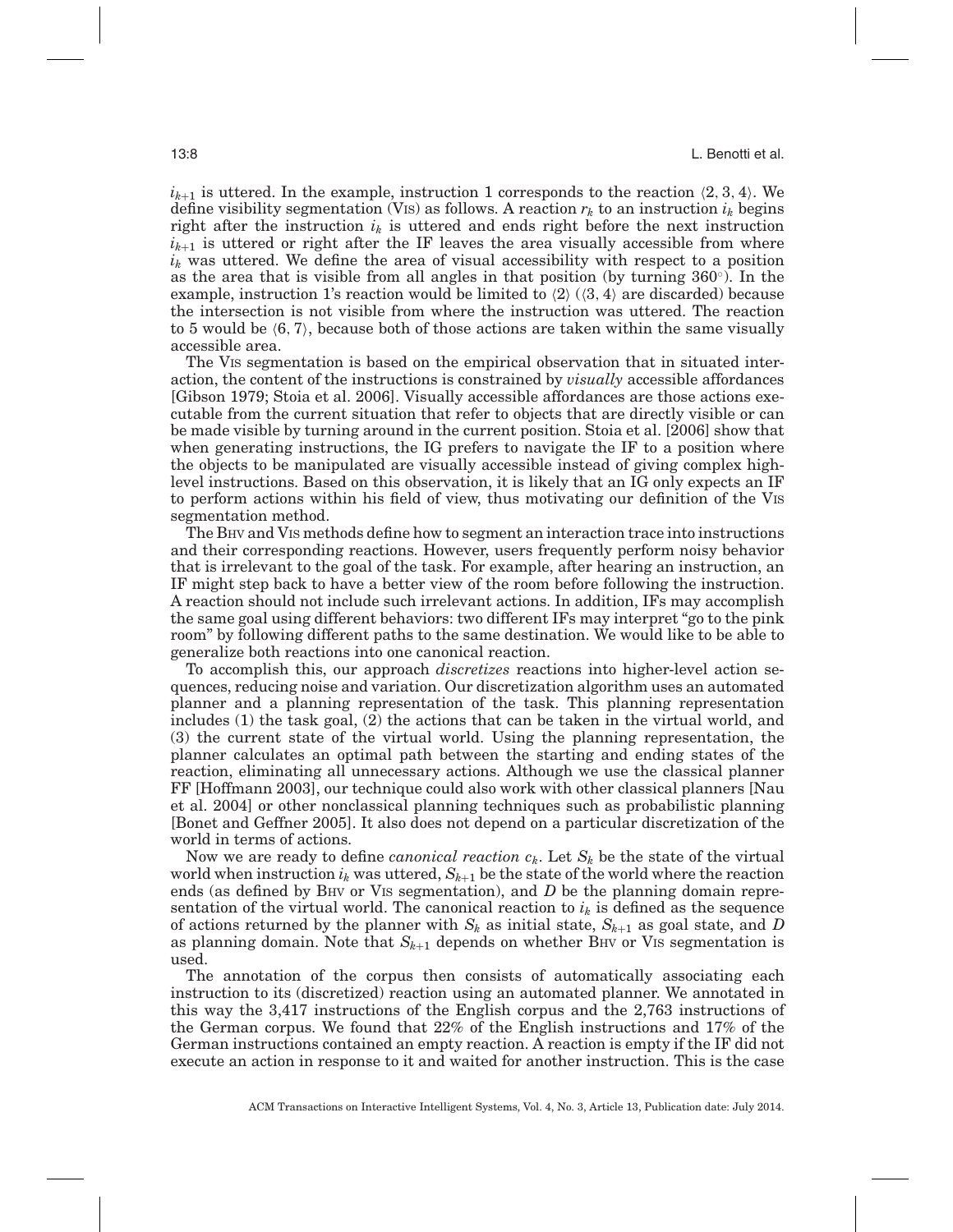<span id="page-8-0"></span>

Fig. 6. Sample instruction groups for depicted situation. Arrows show the reaction associated with each group. Each group corresponds to a visually perceived affordance.

in two possible situations, either when the instruction was not understood and the IF asked for a rephrased instruction or when the instruction explicitly indicated that the IF should stop moving. For training and evaluating our algorithms, we use those instructions that do not have an empty reaction: 2,665 English instructions and 2,293 German instructions. A fragment of the annotated corpus is shown in the Appendix.

Once the corpus has been annotated, it can be used by the interpretation phase to develop automatically generated reactions to human instructions.

#### **4.2. Interpretation Phase**

The annotation phase results in a collection of  $(i_k, c_k)$  pairs. The interpretation phase uses these pairs to interpret new instructions in three steps. First, we *filter* the set of pairs into those whose reactions can be directly executed from the current state. Second, we *group* the filtered pairs according to their reactions into what we call *paraphrase groups*. Third, we *select* the group with instructions most similar to the new instruction and then output that group's reaction. Figure [6](#page-8-0) shows the output of the first two steps: three groups of pairs whose reactions can all be executed from the IF's current position.

The input of the filtering step includes the corpora described in Section [3,](#page-4-0) annotated as explained in Section [4.1,](#page-6-2) and a planning representation [Nau et al. [2004\]](#page-20-6) of the state of the virtual world at the moment in which the instruction to be interpreted is received, designated as  $S_k$ . State  $S_k$  includes the position of the IF and the state of all objects in the virtual world, such as which alarms are active and which doors are open.

The filtering step considers all possible  $(i_k, c_k)$  pairs in the corpus and removes those whose reaction  $c_k$  is not applicable in  $S_k$ . To determine this, our algorithm simulates the execution of plan  $c_k$  using  $S_k$  as the initial state. If any precondition of  $c_k$  cannot be met at some point during the simulated execution, then we say that  $c_k$  cannot be executed in  $S_k$ , and therefore we filter this  $(i_k, c_k)$  pair from consideration. Those pairs that remain after filtering are the output of the filtering process.

Filtering is computationally expensive. To reduce the amount of computation required, we applied a situated optimization technique that prefilters the corpora to those instructions uttered from the same visually accessible region as the instruction being interpreted. We precompute visually accessible regions by partitioning the virtual world into adjacent areas such that all points from each area are visible from all other points in that area. After applying this optimization, the filtering step can be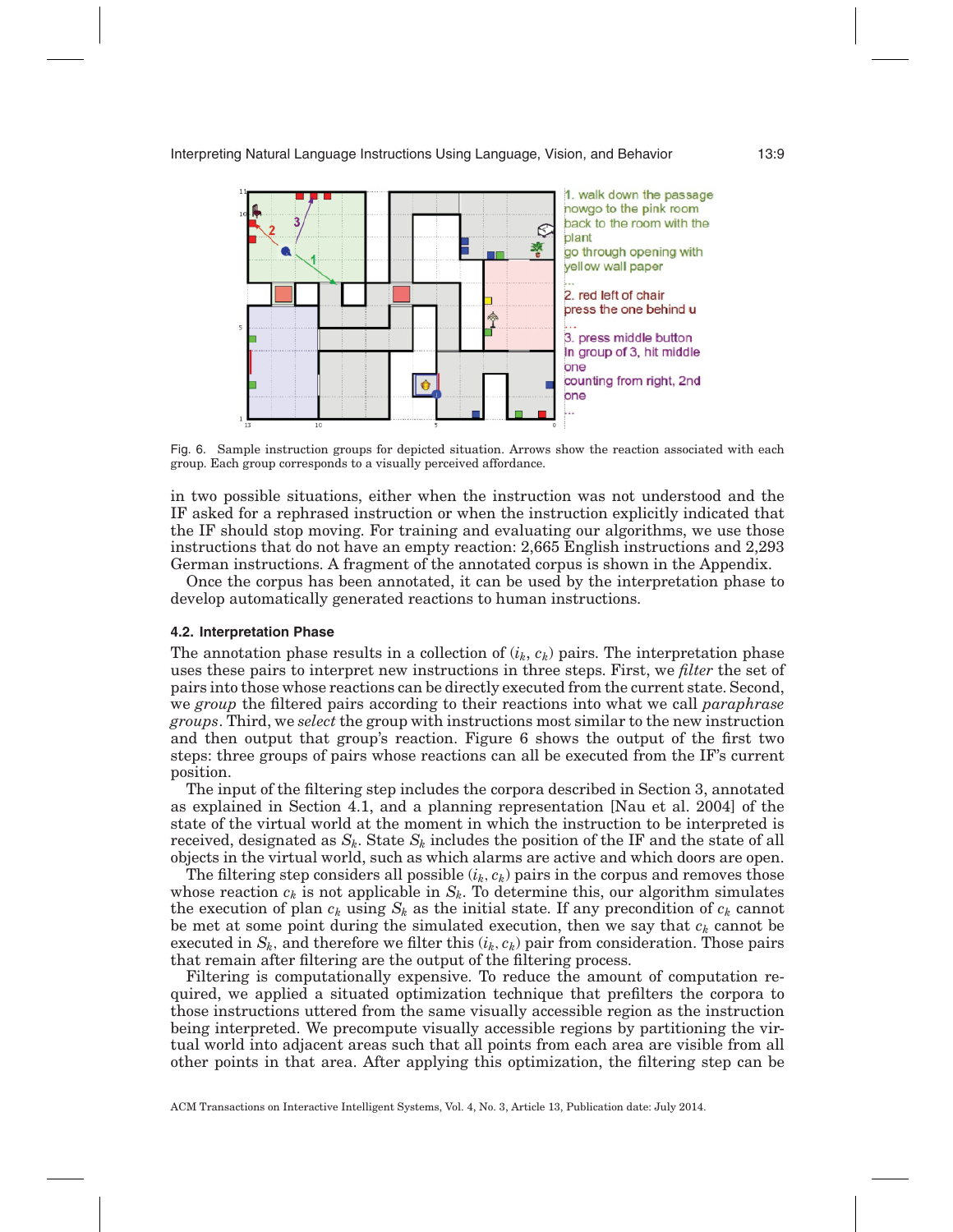performed in real time. A sample output of the filtering step is illustrated by all of the instructions in Figure [6.](#page-8-0)

The next step of our algorithm is grouping. In this step, all filtered instructions are organized into groups of instructions with the same annotated reaction. Since all instructions in a group are associated with the same reaction, they must, by our definition of paraphrase, be paraphrases of each other.

The third step of our algorithm is to select the group whose reaction is the intended by the IG's instruction. Given the groups that have been formed in the previous step, our algorithm selects the one whose paraphrases are most similar to the new incoming instruction. We define similarity in terms of language- and visibility-based features that we describe next. We then output the selected group's reaction as the system's reaction to this instruction.

We treat this third step as a classification problem. In this article, we compare six different classification algorithms grouped into three different methods, based on word similarity, machine translation, and machine learning.

4.2.1. Word Similarity–Based Group Selection. The first set of methods use nearestneighbor classification with three different similarity metrics. Jaccard and Overlap coefficients measure the degree of overlap between two sets, differing only in the normalization of the final value [Nikravesh et al. [2005\]](#page-20-7). Levenshtein distance is a string metric for measuring the amount of differences between two sequences of words [Levenshtein [1966\]](#page-20-8). We implement all of these algorithms at the unigram level, considering an instruction as a set of words. The Jaccard coefficient measures similarity between sets and is defined as the size of the intersection divided by the size of the union of the sets. The Overlap coefficient is defined as the size of the intersection divided by the maximum of the sizes of sets. We calculate Jaccard and Overlap for each (instruction, paraphrase) pair, and we average over all paraphrases in each paraphrase group to get the score for that paraphrase group. We select the paraphrase group with the highest average score. We calculate the Levenshtein distance by associating a cost of 1 to each deletion and insertion, and a cost of 2 to each substitution. We select the set of paraphrases whose average Levenshtein distance to the interpreted instruction is lowest.

Let us compare these three methods by means of an example. Suppose that the instruction *red* is to be interpreted, and there are two groups of paraphrases whose reactions can be executed in the current situation. Each paraphrase group contains only one instruction—namely, *blue* and *hit the red one*. [2](#page-9-0) The Levenshtein distance between *red* and *blue* is 2 and that between *red* and *hit the red one* is 3, so *blue* is selected as the paraphrase. The Jaccard index between *red* and *blue* is 0 and that between *red* and *hit the red one* is  $\frac{1}{4}$ , so *hit the red one* is selected. The Overlap index is the same as the Jaccard index for this example. This example illustrates the fact that Levenshtein distance penalizes differences in length between the instructions, and this is not suitable for our data in which speakers frequently drop words and use ellipses. Therefore, we expect Jaccard and Overlap algorithms to have a better performance than Levenshtein distance.

4.2.2. Machine Translation–Based Group Selection. The next classification method employs a strategy in which we considered each group as a set of possible machine translations of our instruction, using the BLEU metric [Papineni et al. [2002\]](#page-20-9) to select the group that reports the highest score. The BLEU metric was proposed in the machine translation area for evaluating the quality of text that has been machine translated from one

<span id="page-9-0"></span><sup>&</sup>lt;sup>2</sup>In our data, there is an average of 20 instructions per paraphrase group, but we restrict the example to one for illustration purposes.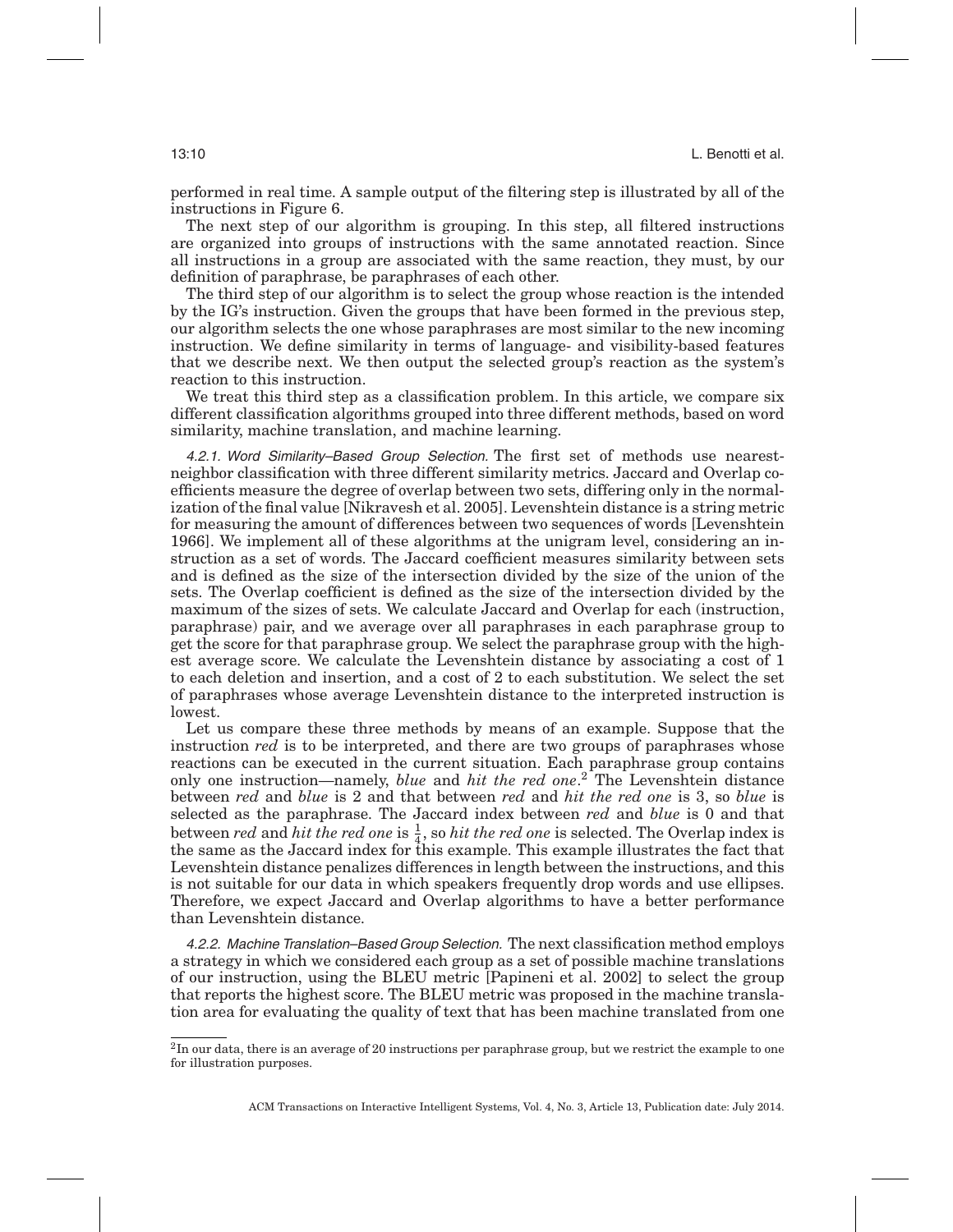<span id="page-10-1"></span>

|             | English    | Corpus | German     | Corpus |
|-------------|------------|--------|------------|--------|
| Algorithm   | <b>BHV</b> | Vis    | <b>BHV</b> | Vis    |
| Levenshtein | 34%        | 52%    | 43%        | 54%    |
| Jaccard     | 45%        | 70%    | 53%        | 69%    |
| Overlap     | 44%        | 70%    | 51%        | 69%    |
| <b>BLEU</b> | 44%        | 67%    | 54%        | 66%    |
| <b>DT</b>   | 48%        | 73%    | 57%        | 70%    |
| <b>SVM</b>  | 50%        | 77%    | 59%        | 74%    |

Table I. Accuracy Comparison between BHV and VIS Segmentation on the English and German Corpora

natural language to another. BLEU is a modified form of n-gram precision that compares a candidate translation against multiple reference translations that are supposed to be correct. We consider the instruction that we are interpreting as the candidate translation and the paraphrase sets as the reference translations. BLEU is calculated as the sum (for each distinct word in the candidate translation) of its ratio of appearance in the candidate translation. This ratio is calculated by dividing the word clipped occurrences by the length of the candidate translation. The word clipped occurrences are calculated as the minimum between the number of occurrences of the word in the candidate translation and the maximum number of occurrences of the word in a reference translation.

For example, suppose that we are interpreting *push the blue button*, and the corresponding paraphrase group is {*push it*, *the blue one*}. Then, the BLEU metric is  $\frac{1}{4} + \frac{1}{4} + \frac{1}{4} + \frac{0}{4} = \frac{3}{4}$ . BLEU is equal to one when all words in the candidate appear in some reference and equal to zero when none of them appears. Since BLEU, Jaccard, and Overlap calculate variations of n-gram precision, we expect them to exhibit similar performance. We empirically test this hypothesis in the next section.

4.2.3. Machine Learning–Based Group Selection. Finally, we trained a support vector machine (SVM) classifier [Cortes and Vapnik [1995\]](#page-19-9) and a decision tree (DT) classifier [Murthy [1998\]](#page-20-10) using the unigrams of each paraphrase and the position and visibility area of the IF as features, and setting their group as the output class. We implemented the LIBSVM wrapper described in Chang and Lin [\[2011\]](#page-19-10) with a radial kernel and default parameters, and the DTs were implemented using the classifier J48, as used in the machine learning WEKA package [Hall et al. [2009\]](#page-19-11).

Since the machine learning–based classifiers make use of additional information beyond the words in each paraphrase group, we expect them to perform better than the previous two methods, which use only word similarity.

In the next section, we compare the performance of these two machine learning methods to the other algorithms, and we describe the model learned from our data.

#### **5. ALGORITHM COMPARISON AND EVALUATION**

<span id="page-10-0"></span>For the evaluation phase, we annotated both the English and German corpora entirely and then did a fivefold partition and calculated the average on the five partition results. For each pair  $(i_k, c_k)$  in the testing set, we used our algorithm to predict the reaction to the selected instruction and then compared this result against the annotated reaction. Since the reactions are canonical, the prediction is considered correct if the predicted reaction is identical to the annotated one. Table [I](#page-10-1) shows the results.

Since each virtual world contains thousands of possible actions, the possibility of predicting the intended action without information is low. However, if you consider the position of the player and the afforded actions from that position, there are on average 4.7 actions per position in the virtual worlds, giving a chance of selecting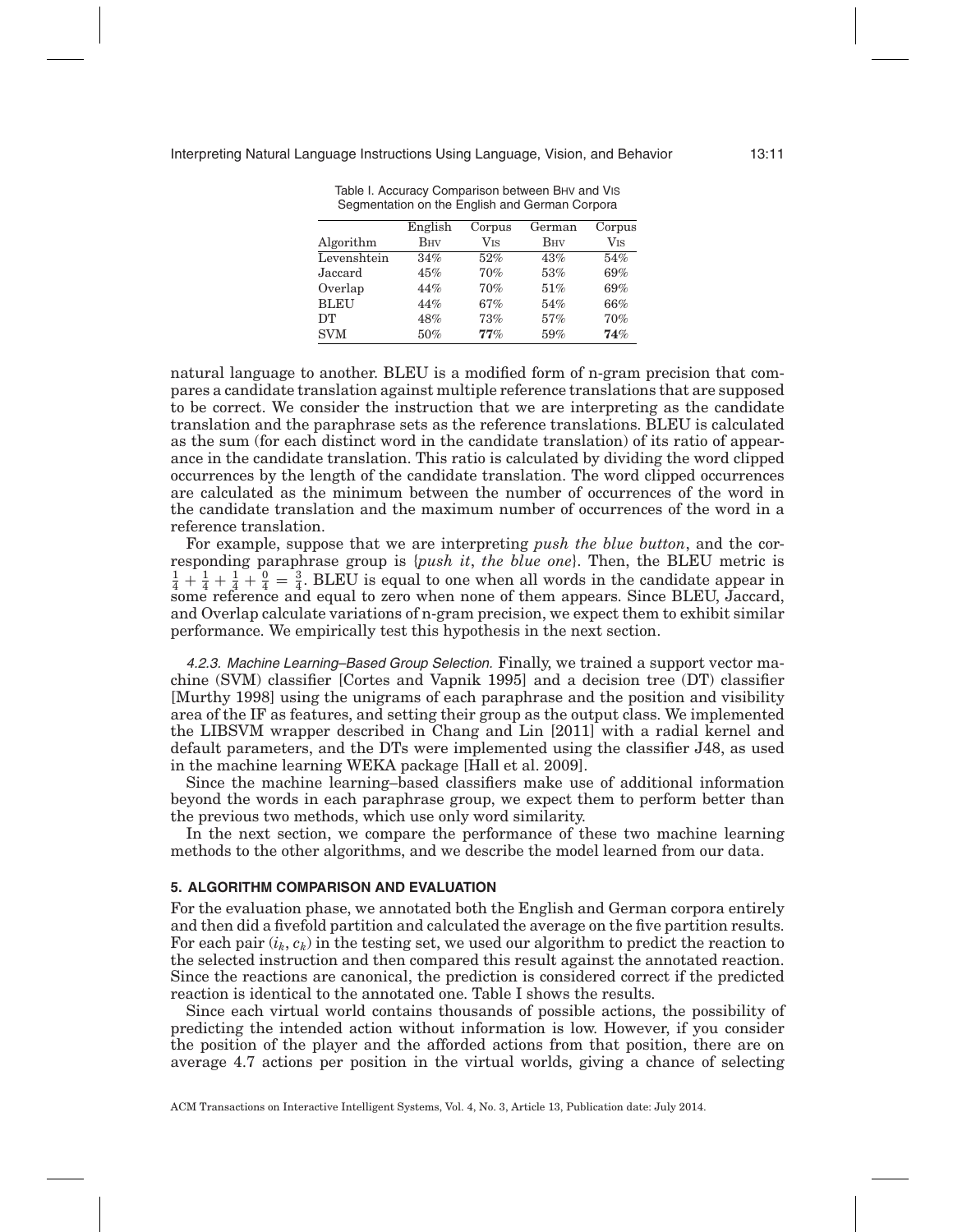the right action without considering the content of the instruction of 21%. Hence, the *affordability baseline* accuracy is 21%.

Comparing the BHV and VIS segmentation strategies, VIS obtains better results than BHV for all algorithms (the differences are statistically significant,  $p < 0.01$ ). After performing a manual error analysis of the BHV classification results, we concluded that the problem with this segmentation strategy is that it splits groups of instructions that have the same meaning. Navigation instructions are frequently underspecified in that they do not explicitly specify the exact final location that is intended. Take, for instance, the instructions (1) *exit the room* and (2) *go out* as if uttered from the IF position in Figure [1,](#page-3-0) and suppose that after exiting the room, the IF of (1) takes the left corridor but the IF of  $(2)$  takes the right corridor. As a result  $(1)$  and  $(2)$ would be correctly considered as paraphrases by the VIS algorithm but incorrectly considered as instructions with different meaning by the BHV algorithm. A correct segmentation strategy is crucial for the performance of our interpretation classifiers since it determines the training data.

Given the size of our dataset, the differences in algorithm performance reported in Table [I](#page-10-1) are statistically significant when greater than 2.6 ( $p < 0.05$ ). The bestperforming algorithms are the SVM and DT machine learning methods. Their performance is always better than the rest in a statistically significant way ( $p < 0.05$ ). As we anticipated in the previous section, we believe that this is because these algorithms are able to integrate information from different sources (visibility, reaction, and language information) into one classification model. They are able to learn, for instance, that spatial words such as *left*, *right*, *straight*, and so on, have different meanings according to the orientation of the IF. Furthermore, they capture the fact that synonyms such as *push* and *press* indicate that the user has to manipulate a button. It is also interesting to see how a DT is trained on hundreds of features (all unigrams in the paraphrase groups plus visibility features) but includes only a couple dozen features in each learned model.

Summing up, the machine learning methods are able to learn the words that are relevant for the corpus domain, as well as the interplay between the visibility area and its effect on the language used.

We also evaluated human performance on the English corpus given the same type of information that is accessible to the system—namely, current position and visibility area of the player plus input instruction, but not conversational context. We asked two human annotators to independently annotate the instructions from the English corpus and obtained 81% as their average accuracy (with respect to the IF's reaction) and a Cohen Kappa of 0.75, which is considered very good [Carletta [1996\]](#page-19-12). Annotators' disagreements have a high correlation (.88) to the instructions that are not correctly interpreted by our best algorithm (VIS with SVM). We performed an error analysis and found that almost all problematic instructions either required the conversational context to be interpreted or made references to previous actions. In other words, they required access to the interactional common ground of the IG and IF. Examples of such instructions are *go back* and *keep going*, which require knowledge about the action executed right before the current one; *exit the way you entered* and *press the green button again*, which require knowledge about actions executed previously during the interaction; and *yes* and *click it*, which require knowledge about the action or object that was in the interactional focus at that point during the interaction.

Due to the fact that our best-performing algorithm is only 4 points under human performance when no conversational context is available, we believe that no major improvement would be gained from using natural language processing methods such as word order similarity measures instead of using just unigram information as we do. In some initial experiments, we used n-grams of up to size four, and the results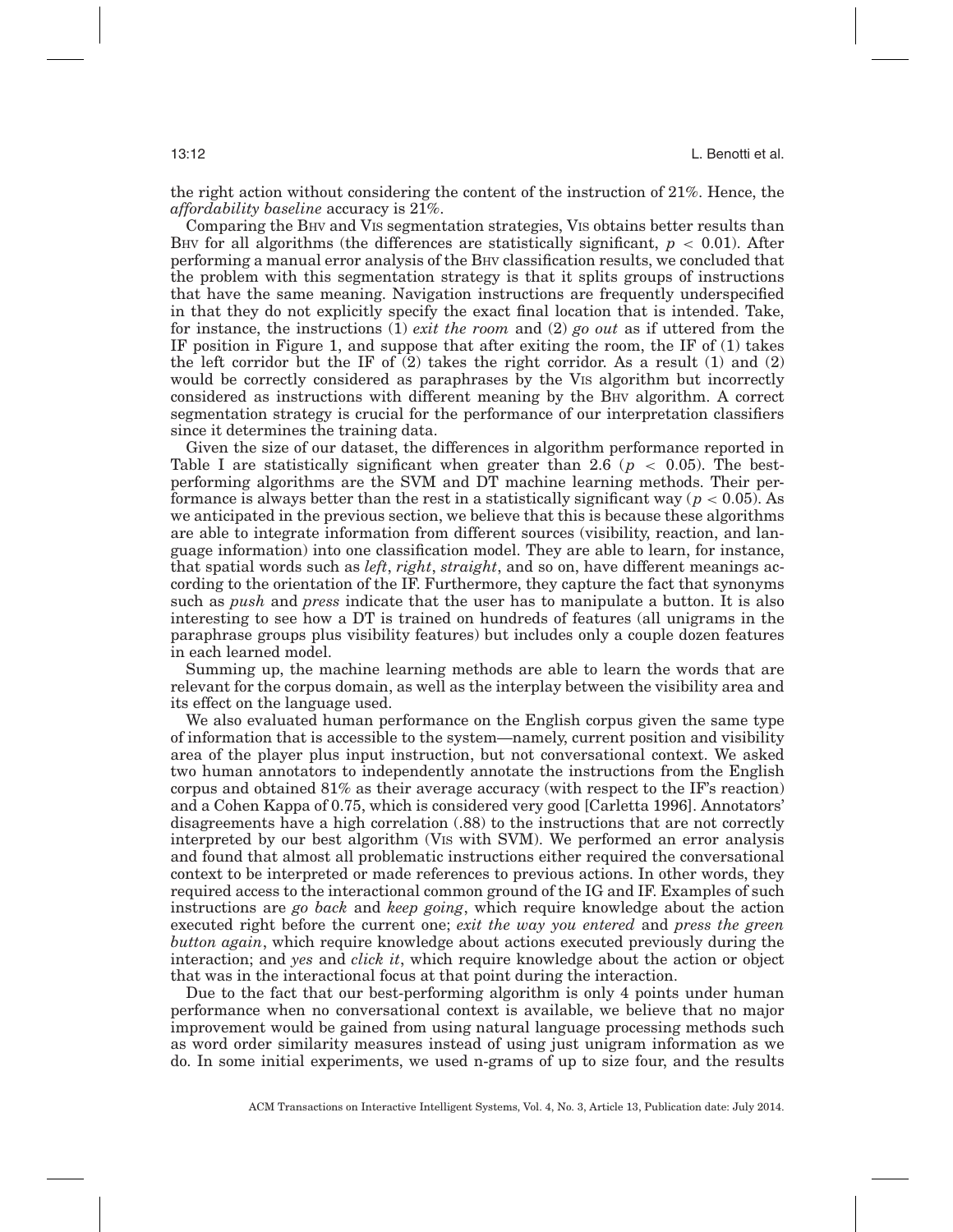consistently decreased. We believe that this is due to the loose word order that the speakers use in the corpora considering its chat-based nature and the time-constrained nature of the interaction. Moreover, the utterances in the corpora are quite short, with only five words on average; therefore, we believe that methods such as latent semantic analysis would not have an impact on overall performance. When interpreting longer and less noisy instructions, such methods may prove useful, such as on data used by Branavan et al. [\[2009\]](#page-19-0), who developed a system that learns to follow Windows Help guides. The GIVE is free-form conversational English/German, whereas the Windows instructions are written by a professional.

We compared human annotations to our automatic VIS segmentation annotations. Only 5% of the instructions were considered by a human to have a longer reaction that that annotated by the automatic VIS segmentation strategy. This means that 72% of the instructions interpreted by the VIS with SVM algorithm reached the final goal of the instruction, whereas 5% of the instructions started to react in the correct direction but did not reach the final goal.

#### **6. ONLINE USER CORRECTIONS**

<span id="page-12-0"></span>When humans give instructions in a situated setting, they monitor the interpretation of their instructions by observing the actions of the interpreter; if the interpreter misunderstands an instruction, the instructor can correct him. Empirical studies [Purver [2004\]](#page-20-11) show that most corrections come in the form of rephrases (more than 80% in this study) of the original instruction. If one instruction does not work, the IG tries again by rephrasing his instruction until the IF is able to perform the correct reaction.

To the best of our knowledge, previous work in instruction interpretation does not process online corrections. In this section, we describe how we have extended our instruction interpretation algorithm to incorporate online IG corrections to increase our system's accuracy—that is, the automated IF's accuracy.

Next, we first explain our method for reinterpretation of instructions by incorporating corrections and then describe our evaluation of this method.

## **6.1. Leveraging Corrections**

We have extended our framework to include a "cancel" button that indicates to the system that the reaction it has chosen to perform is incorrect and "rewinds" the position of the IF to where the misinterpreted instruction was received. The IG (a human user) can then issue a second instruction, which is assumed to be a paraphrase of her original instruction. The system will then reinterpret the original instruction by combining its interpretation with the interpretation of the new instruction received. This reinterpretation is done in two steps. First, the paraphrase group previously selected is discarded. Then, the scores obtained for the misinterpreted instruction and the new one are averaged. This algorithm is inspired by the belief-tracking techniques used for speech recognition [Williams and Young [2007\]](#page-21-4). In this area, previous hypotheses of the speech recognizer are preserved, and their ranking is combined with the new hypothesis.

If the new instruction results in the correct response being generated (indicated by the user neglecting to push the cancel button before issuing the next instruction), then the system removes this new instruction and reaction pair from the test set and adds it to the training set so that it can react correctly next time.

We believe that this form of human feedback and online learning, which mimics the interactive feedback available in human–human interaction, enables the system to react more quickly and correctly to user instructions. In the following subsection, we present an empirical evaluation measuring how well system performance improves with user corrections.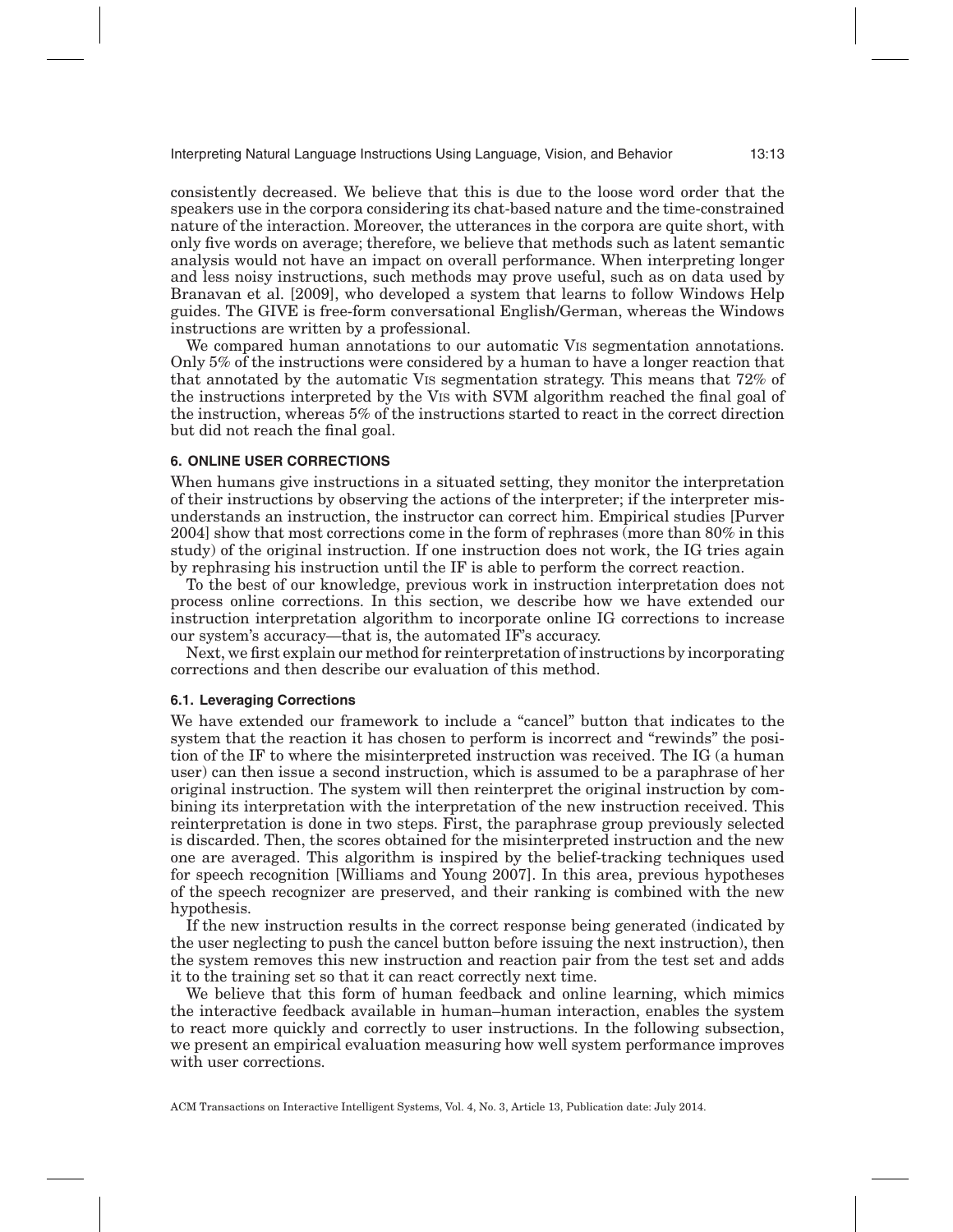<span id="page-13-0"></span>

Fig. 7. Accuracy values with corrections over the English corpus.

#### **6.2. The Impact of Corrections**

In order to compare the results with and without user corrections, we have devised a new method for measuring the impact of user corrections on system performance, inspired by evaluation methodologies for online learning from time series data [Gama et al. [2009\]](#page-19-13), that takes advantage of the same corpora used for evaluation in the previous section.

We begin by splitting the corpus into two equal halves: a training set and a test set. The training set is input into the annotation phase of our algorithm to construct a set of  $(i_k, c_k)$  pairs. We do the same for the test set, constructing a set of  $(i_k', c_k')$  pairs for the test set. Starting from the training set, we then iteratively run the interpretation phase using the test set as input until a termination condition is reached. For each interpretation phase, the system is given one new instruction  $i_k$  from the test set, and the system's reaction *interp* $(i_k)$  is compared to the correct reaction  $c_k$ . If the system produced the correct reaction, we mark this example as successful, add this example to the training set, and continue with the next instruction.

If the system produces an incorrect reaction, then we simulate the user hitting the "cancel" button and providing an alternate instruction with the same meaning (i.e., the same reaction) as follows. Since the user knows the reaction that he intended, he can produce an alternate instruction with the same reaction of the misinterpreted one. To simulate the production of an instruction with the same meaning, during evaluation, we select from the test set an (instruction, reaction) pair  $(i_k', c_k')$  such that  $c_k' = c_k$ . If  $interp(i_k') = c_k$ , then the system produced the correct reaction given the new instruction. In this case, we mark the interaction containing both instructions (the initial one and the alternate instruction) as successful. Both instructions are removed from the test set and added to the training set.

This evaluation methodology is inspired by evaluation methodologies for online learning from time series data [Gama et al. [2009\]](#page-19-13). The test set is fixed, but the system under test changes during this measurement process, because we are simulating an environment in which user feedback during system usage enables the system to improve its performance. We measure the overall accuracy of this evolving system as a proxy for how users might experience its performance in a deployed setting.

The algorithm thus explained was given two tries to select a correct reaction: the original instruction plus one alternate. We can also increase the system's chances of selecting a correct reaction by giving it up to four tries. Figure [7](#page-13-0) shows the accuracy for each of the classification methods as the number of tries increases from one (no corrections) to four on the English corpus. The performance on the German corpus evolves in a similar way.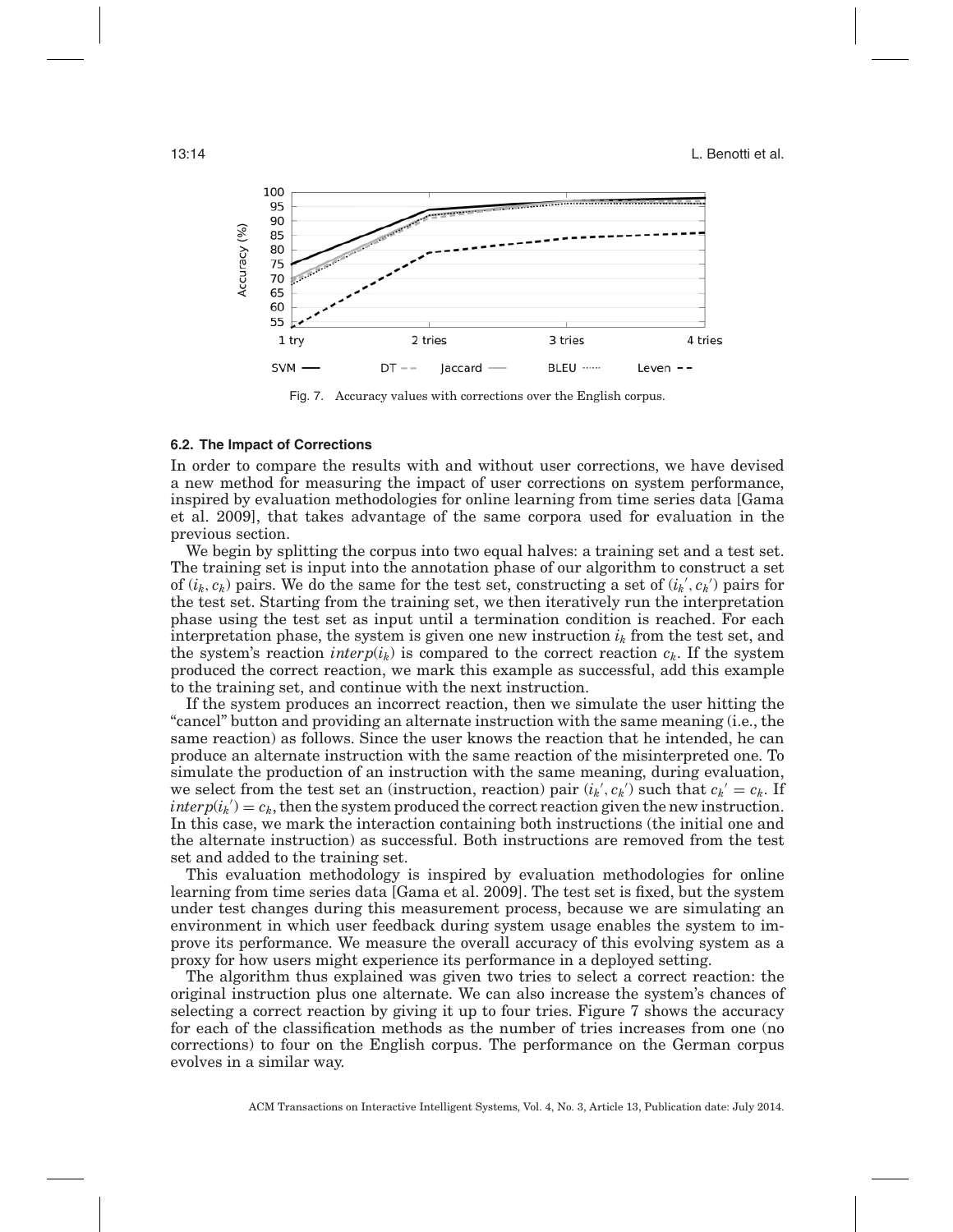<span id="page-14-1"></span>

Fig. 8. Number of interactions for each algorithm with corrections over the English corpus.

As expected, accuracy increases as the number of tries increases. The best algorithm (SVM) reaches 92% with just one correction from the IG in the English corpus and 90% on the German corpus.

We define the accuracy of the system as the fraction of successful interactions divided by the total number of interactions. We define an interaction as a set of utterances with the same reaction. An interaction may contain between one and four utterances, depending on how many tries each algorithm needs to successfully interpret the user intention. Since our test set contains a fixed number of utterances, the number of interactions decreases as the number of tries increases. Figure [8](#page-14-1) shows the number of interactions for each algorithm plotted against the number of tries. With the same number of tries, better algorithms have a slightly higher number of interactions because they need fewer alternate instructions to get the correct reaction. This metric reflects a user's experience when using our system. It measures the percentage of cases in which the system was able to actually understand the user's intention.

It should be noticed that in this experiment, we only simulate an interaction in which user corrections occur, and we assume that randomly sampled paraphrases are suitable corrections. In an actual interaction, corrective utterances are likely to be related to the original instruction. For example, they may avoid the use of words that may have caused the misunderstanding, or they may be elliptical to the original utterance. Our evaluation methodology has the limitation of not being able to capture this relation. We intend to explore actual interactive evaluations in future work.

#### **7. RELATED WORK**

<span id="page-14-0"></span>The problem of interpreting instructions in natural language has been studied since the early days of artificial intelligence with systems such as SHRDLU [Winograd [1972\]](#page-21-0). SHRDLU was one of the earliest systems to use a formal natural language grammar to parse instructions and map them into automatically executable actions. Since then, many other such symbolic systems have been developed [Koller et al. [2004;](#page-20-12) MacMahon et al. [2006;](#page-20-3) Dzikovska et al. [2008;](#page-19-2) Benotti 2009].

The main advantage of such systems is that their syntax–semantics interfaces are formally defined and deep meaning representations of the instructions can be built. Therefore, symbolic systems are readily *portable* to new situations inside the same domain. For example, in the GIVE domain, if a symbolic system can interpret the instruction *hit the one to the left of the chair*, it will probably be able to interpret *hit the one to the right of the chair*. This advantage is particularly useful if the system is to be used in different situations inside the same domain whose characteristics cannot be predicted (or are too many to be modeled) at design time.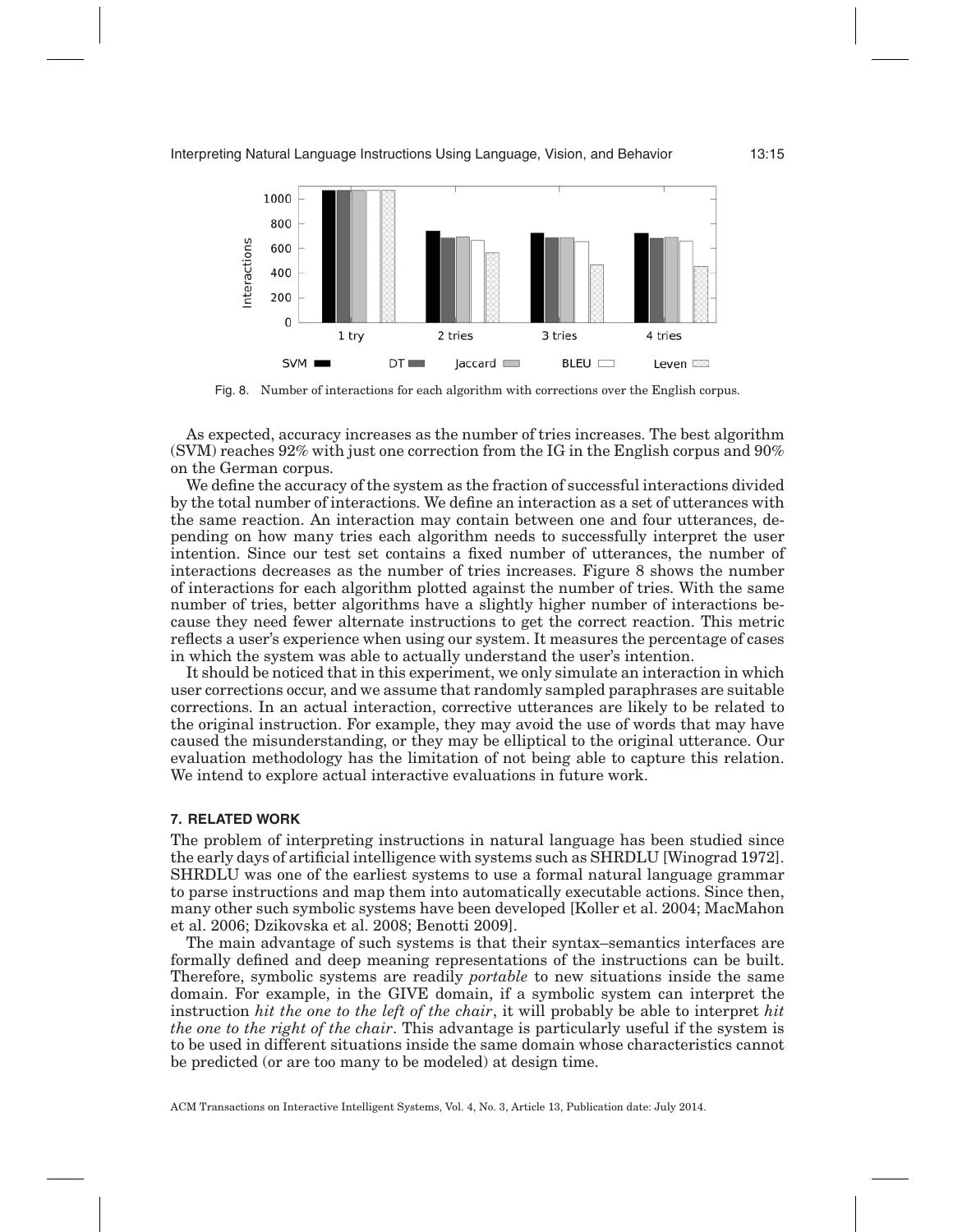The main disadvantage of symbolic systems is that they are brittle due to the lexical and grammatical variance found in conversational language. As a result, some authors report very low coverage when interpreting natural language instructions using formal grammars. For example, Lau et al. [\[2009\]](#page-20-0) found that only 3% of crowdsourced instructions describing how to accomplish certain tasks on the Web (such as creating a webmail account or buying online) were successfully interpreted using formal grammars. Other authors report a much better coverage using symbolic methods. For example, MacMahon et al. [\[2006\]](#page-20-3) found that 61% of the instructions were correctly followed by a grammar-based system. The difference in the results can be explained by two factors. First, the corpus used by Lau et al. [\[2009\]](#page-20-0) is noisy and conversational, whereas the corpus used by MacMahon et al. [\[2006\]](#page-20-3) contains full grammatical sentences. Second, the grammar used by MacMahon et al. [\[2006\]](#page-20-3) includes many semantic language patterns such as termination conditions like "Turn so that you see a chair in front." Summing up, current symbolic approaches to instruction interpretation require intensive grammar authoring to be fit for a new domain.

To address the coverage problem, statistical semantic parsers have been used in the area of natural language interpretation. Semantic parsers map utterances directly from surface form into their logical form without the need of a syntax–symantics interface. They are typically trained from examples of utterances annotated with semantic logical forms [Rieser and Lemon [2010;](#page-21-2) Kwiatkowski et al. [2010;](#page-20-13) Jones et al. [2012\]](#page-20-14). This approach improves the coverage while retaining the portability advantage of symbolic approaches. The main disadvantage of this approach is that this type of annotation is expensive, as it must be done by people who are not only domain experts but are also proficient in the semantic formalism used.

Recent research has investigated the problem of learning to interpret natural language utterances without the need for logical form annotations. In general, the methodology used is to learn the correspondence of two natural inputs such as question–answer pairs, instructions–world reaction, and so forth. One such approach has been proposed for interpreting questions [Liang et al. [2013\]](#page-20-15). The goal of this work is to learn a semantic parser from question–answer pairs, where the logical form is modeled as a latent variable. Other researchers have also pushed in this direction in various ways: learning a semantic parser based on bootstrapping and estimating the confidence of its own predictions by interacting with the world [Goldwasser et al. [2011\]](#page-19-14), learning a semantic parser from user interactions with a dialog system [Artzi and Zettlemoyer 2011], and learning to execute natural language instructions from just a reward signal using reinforcement learning [Branavan et al. [2009;](#page-19-0) Vogel and Jurafsky [2010;](#page-21-1) Goldwasser et al. [2011\]](#page-19-14). Generally, supervision from the world is indirectly related to the learning task, but it is often much more plentiful and natural to obtain. Hence, all of these methods retain the portability advantage of other approaches and require cheaper forms of supervision than supervised learning of semantic parsers.

The performance of such systems vary from one domain to the other (e.g., instruction giving in spatial domains vs. question answering domains), so our results are not comparable to them. Our work is the most similar to that of Chen and Mooney [\[2011\]](#page-19-1). Their system also learns to follow navigation instructions from pairs of instructions and map traces (which includes visibility information) with no prior linguistic knowledge. In situated instruction giving, the integration of linguistic information with visual and physical contextual information is crucial due to the elliptical characteristic of language as we discussed in Section [2.](#page-2-0)

However, there are subtle but important differences between the work of Chen and Mooney [\[2011\]](#page-19-1) and ours. To begin with, their method retains the portability advantage. This makes it more suitable to be applied in dynamic domains as mentioned in the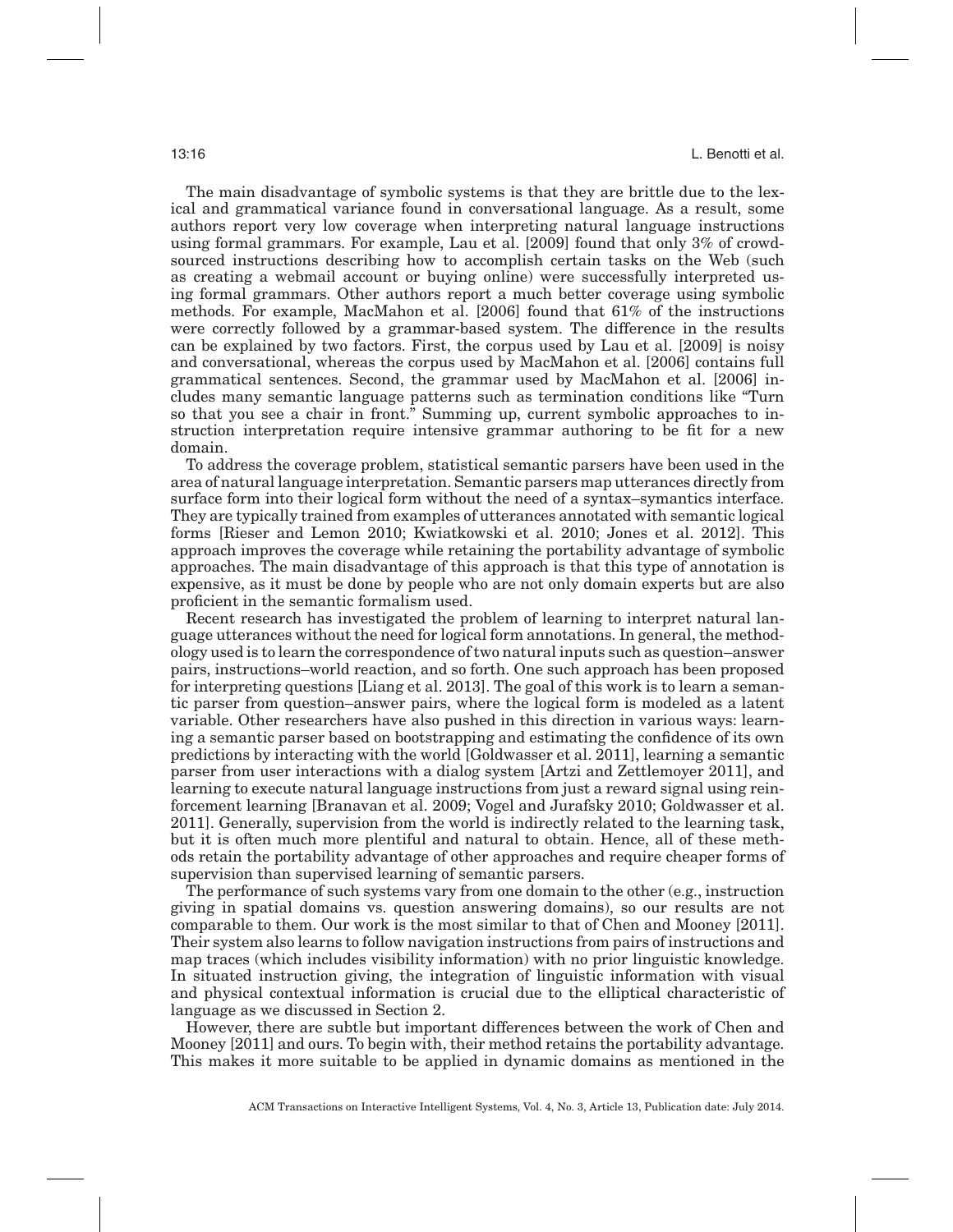<span id="page-16-0"></span>

Fig. 9. A screenshot of a virtual world. Many objects of the same type are present in the world.

beginning of this section. In contrast, our approach requires less manual supervision. Their segmentations must be performed manually and the canonical plans annotated by hand [Chen [2012\]](#page-19-15). Our system performs segmentation and annotation automatically, providing a significant benefit despite being unable to predict unseen reactions. Moreover, they work on simpler worlds. In particular, the references to objects are not ambiguous since all objects in the world are different. We intend to be able to interpret instructions on realistic house-like worlds that contain many objects of the same type and require the use of multiple types of properties to be able to distinguish them (e.g., see a screenshot of a complex world in Figure [9\)](#page-16-0). Finally, their instructions were not collected in an interactive setup; as a result, their instructions are more structured and less elliptical. In the corpus that they use, people describe complete tasks in a discourse that the other person follows without interaction. As a consequence, language and action are not aligned, and they have to align and segment them manually before being able to learn from them.

An interesting similarity between Chen and Mooney [\[2011\]](#page-19-1) and our proposal is that both approaches can be used not only for interpretation but also for generation of natural language [Chen et al. [2010;](#page-19-16) Benotti and Denis [2011\]](#page-19-17).

The framework that we present in this article learns from conversational data in which instructions are collected while a person gives instructions and another person follows them in real time. A limitation of our approach is that corpora in exactly the same spatial domains are required for the approach to be effective. However, our approach is able to use data that is widely available instead of collecting our own, such as corpora of gamers playing online where language and action co-occur [Leuski et al. [2012;](#page-20-16) Small et al. [2011\]](#page-21-5). If corpora in the required virtual worlds are not available for a particular application, its collection is simple and inexpensive since no trained annotators are required—just a person playing the role that the system will need to play. We further discuss this issue in the next section.

This article reports on an expanded version of work originally published as a short paper [Benotti et al. [2012\]](#page-19-18). Relative to the prior publication, we provide significantly more details about the algorithms and add a new German corpus to the evaluation, showing that the empirical results are similar to those previously obtained with an Englishlanguage corpus. Moreover, we include a fivefold cross-validation that makes our results more robust. We also add visibility features to our machine learning algorithms,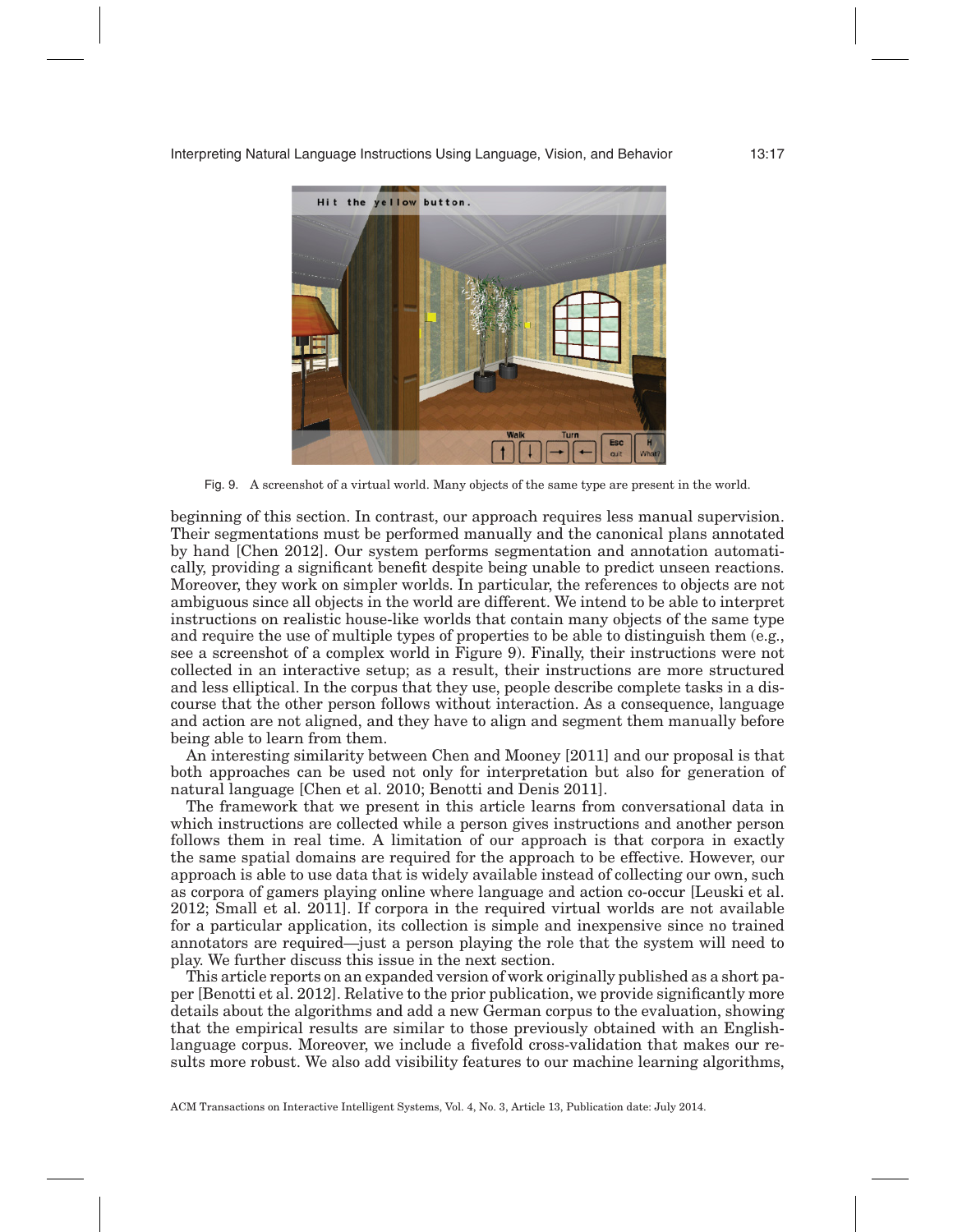which considerably improve their performance. We experiment with a new algorithm (namely, DTs), which gives us insights on what the algorithm is learning. Finally, our human evaluation gives us an upper bound to what our algorithm is expected to learn.

## **8. DISCUSSION AND CONCLUSIONS**

<span id="page-17-0"></span>We have presented an approach to instruction interpretation that learns from unannotated logs of humans following instructions in a virtual world. Our empirical analysis shows that our best algorithm achieves 77% accuracy on this task, with no manual annotation required. When user corrections are added, accuracy goes up to 92% for just one correction. We consider our results promising, as similar state-of-the-art approaches to instruction interpretation [Chen and Mooney [2011\]](#page-19-1) report only 55% accuracy on manually segmented data.

The primary benefit of our approach is that it requires no manual corpus annotation, thus enabling use of larger corpora than traditional statistical approaches. Having said this, a question that remains is how widely applicable our approach is and what its requirements are. We require a capturing interface to log IF/IG behavior, and we need a large number of people to participate. Fortunately, these interfaces are readily available. Most multiplayer online games such as World of Warcraft and Counter Strike, among many others, already offer logging capabilities that provide the required capturing interface (in the gaming community, this is known as replay). Previous work has shown that large corpora can be crowdsourced using this technique not only for games and online worlds [Small et al. [2011;](#page-21-5) Orkin and Roy [2007\]](#page-20-17) but also for real-world simulations useful for generating robot behavior [Chernova et al. [2011\]](#page-19-19).

In addition, we also require a visibility model and an action planner. Visibility models already exist in game engines to render only the portion of the world visible from the player's current position. For the planner, we use Fast-Forward [Hoffmann [2003\]](#page-19-7), which typically returns a plan in the GIVE domain in under 15ms. However, the in-game planning capabilities of nonplayer characters can also be used for this purpose, with the extra advantage of being optimized for performance in that virtual world.

To sum up the limitations: our approach requires the collection of detailed corpora of human behavior, but the tools to collect these corpora already exist in online gaming systems. Although our approach is limited to the same virtual world in which the corpora were collected, the availability of collection tools means that our approach can scale quickly to new worlds. We intend our contribution to provide a valuable alternative in the spectrum between manual annotation and symbolic rule-based approaches.

An additional line for future work is to consider common ground [Clark [1996\]](#page-19-20) features such as the actions performed by the IF before receiving the instruction and the objects that were under linguistic focus in the previous instructions.

Although we have presented our approach in the context of 3D virtual worlds, similar types of instruction following are seen in other domains such as the Web [Lau et al. [2010\]](#page-20-18), massively multiplayer online games, and human–robot interaction. In future work, we plan to apply our instruction interpretation algorithm to these domains and compare its performance.

Finally, a note about performance. Although our approach is computationally intensive, it scales well thanks to filtering of the actions that are possible at the player's current location. The average interpretation time is 158ms (SD 173ms) on an Intel Core i3 in the GIVE worlds used. Due to the locality filtering, we do not expect our approach to degrade on bigger worlds and datasets.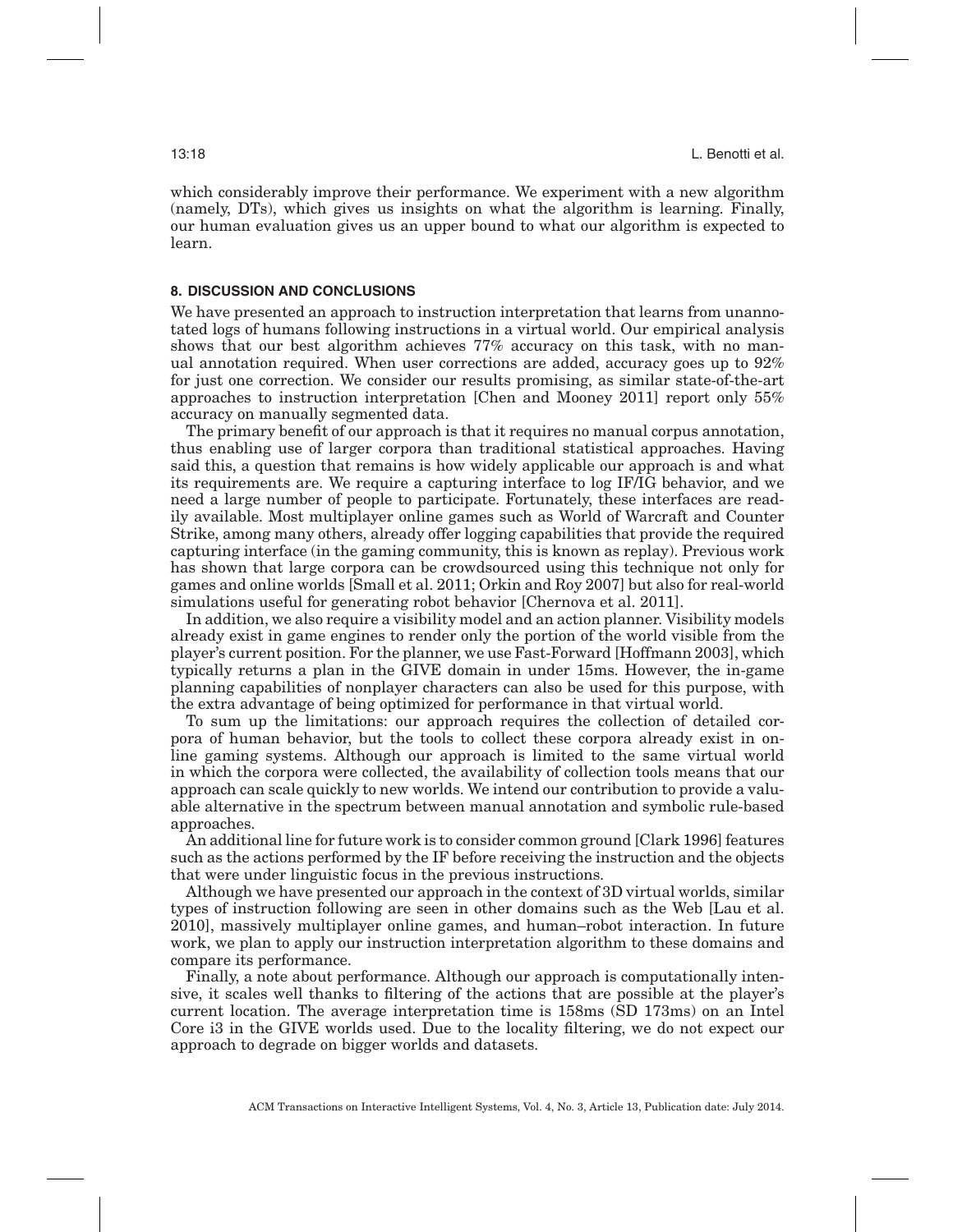## **APPENDIX: AUTOMATICALLY ANNOTATED FRAGMENT OF THE GIVE CORPUS**

| Utterance:<br>Visible objects:<br>Reaction: | make a left and exit the room<br>$\langle button2, chair1 \rangle$<br>$\langle move(b2-room-1-9, room-1-9), move(room-1-9, room-1-8), move(room-1-8, room-1-7),\rangle$<br>$move(room-1-7, room-1-6), move(room-1-6, room-1-5), move(room-1-5, d3-room-1-5)\rangle$ |
|---------------------------------------------|---------------------------------------------------------------------------------------------------------------------------------------------------------------------------------------------------------------------------------------------------------------------|
| Utterance:                                  | enter                                                                                                                                                                                                                                                               |
| Visible objects:                            | (door3,window4,button3)                                                                                                                                                                                                                                             |
| Reaction:                                   | $\langle move(d3-room-1-5,d3-room-2), move(d3-room-2,room-2) \rangle$                                                                                                                                                                                               |
| Utterance:                                  | go into the room on the right                                                                                                                                                                                                                                       |
| Visible objects:                            | $\langle$ alarm2,door1,door6,button3)                                                                                                                                                                                                                               |
| Reaction:                                   | $\langle move(room-2,d6-room-2), move(d6-room-2,a2-d6-room-3), move(a2-d6-room-3,room-3)\rangle$                                                                                                                                                                    |
| Utterance:                                  | push the green button to the left of the red button                                                                                                                                                                                                                 |
| Visible objects:                            | $\langle door11, but ton5, button6 \rangle$                                                                                                                                                                                                                         |
| Reaction:                                   | $\langle move(room-3, b6-room-3), manipulate-stateless(b6), move(b6-room-3, room-3) \rangle$                                                                                                                                                                        |
| Utterance:                                  | go into the room on your right                                                                                                                                                                                                                                      |
| Visible objects:                            | $\langle door7, door11 \rangle$                                                                                                                                                                                                                                     |
| Reaction:                                   | $\langle move(room-3,d11-room-3), move(d11-room-3,d11-room-7), move(d11-room-7,room-7) \rangle$                                                                                                                                                                     |
| Utterance:                                  | the red button left of lamp, click                                                                                                                                                                                                                                  |
| Visible objects:                            | $\langle$ button7,button11,lamp1,sofa1 $\rangle$                                                                                                                                                                                                                    |
| Reaction:                                   | $\langle move(room-7, b11-room-7), manipulate(b11), move(b11-room-7, room-7) \rangle$                                                                                                                                                                               |
| Utterance:                                  | on your right, push the yellow button                                                                                                                                                                                                                               |
| Visible objects:                            | $\langle$ button7,button11,lamp1,sofa1 $\rangle$                                                                                                                                                                                                                    |
| Reaction:                                   | $\langle move(room-7, b10-room-7), manipulate-stateless(b10), move(b10-room-7, room-7) \rangle$                                                                                                                                                                     |
| Utterance:                                  | hit the blue button in the middle of the yellow and blue button                                                                                                                                                                                                     |
| Visible objects:                            | (button7,button11,button9,button8,lamp1,door13)                                                                                                                                                                                                                     |
| Reaction:                                   | (move(room-7,b8-b9-room-7), manipulate-stateless(b9), move(b8-b9-room-7,room-7))                                                                                                                                                                                    |
| Utterance:                                  | go into the room on the right                                                                                                                                                                                                                                       |
| Visible objects:                            | (button7,button11,button9,button8,sofa1,door10,door13)                                                                                                                                                                                                              |
| Reaction:                                   | $\langle move(room-7, d10-room-7), move(d10-room-7, d10-room-6), move(d10-room-6, room-6) \rangle$                                                                                                                                                                  |
| Utterance:                                  | the red button next to the blue button on your right                                                                                                                                                                                                                |
| Visible objects:                            | $\langle button13, button14, picture2, door9 \rangle$                                                                                                                                                                                                               |
| Reaction:                                   | $\langle move(room-6,b13-b14-room-6), manipulate(b14), move(b13-b14-room-6, room-6) \rangle$                                                                                                                                                                        |
| Utterance:                                  | and walk through the hall                                                                                                                                                                                                                                           |
| Visible objects:                            | (button13,button14,picture2,door9)                                                                                                                                                                                                                                  |
| Reaction:                                   | $\langle move(room-6,d9-room-6), move(d9-room-6,d9-room-5), move(d9-room-5,room-5) \rangle$                                                                                                                                                                         |

## **ACKNOWLEDGMENTS**

We are particularly grateful to Julian Cerruti, ex-manager of the Silvergate Team in IBM Argentina for ´ extensive discussions on the material presented in this article and for his continuous support. We also thank the Silvergate Team for helping us.

This work was partially supported by an IBM SUR Award granted to the Facultad de Matematica As- ´ tronimía y Física of the Universidad Nacional de Córdoba, and grants ANPCyT-PICT-2012-712, ANPCyT-PICT-2008-306, ANPCyT-PICT-2010-688, and the FP7-PEOPLE-2011-IRSES Project Mobility between Europe and Argentina applying Logics to Systems (MEALS).

#### **REFERENCES**

Yoav Artzi and Luke Zettlemoyer. 2011. Bootstrapping semantic parsers from conversations. In *Proceedings of the Conference on Empirical Methods in Natural Language Processing (EMNLP'11)*. Association for Computational Linguistics, Stroudsburg, PA, 421–432. [http://dl.acm.org/citation.cfm?id](http://dl.acm.org/citation.cfm?id$=$2145432.2145481)=2145432.2145481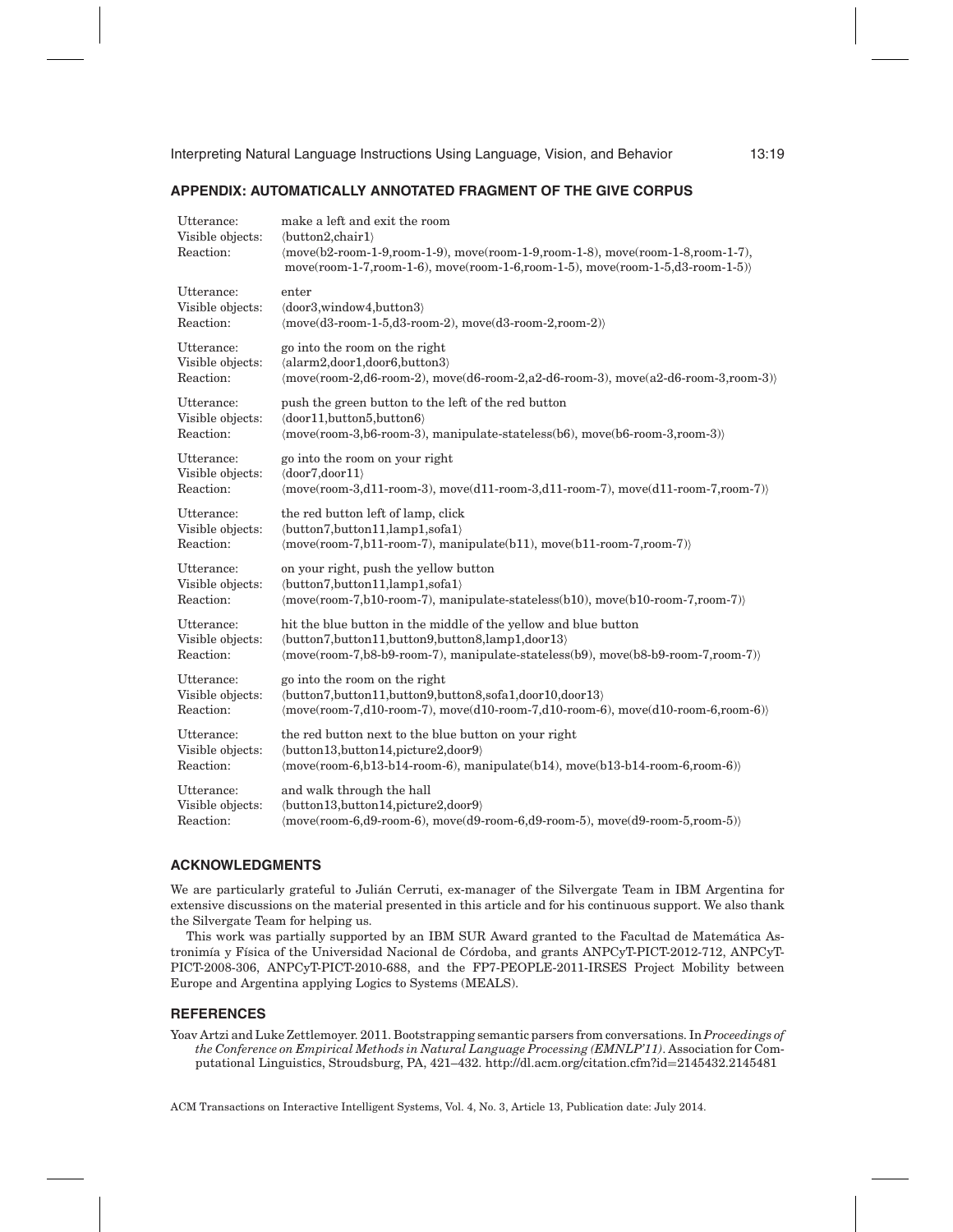- Luciana Benotti. 2009. Frolog: An accommodating text-adventure game. In *Proceedings of the 12th Conference of the European Chapter of the Association for Computational Linguistics: Demonstrations Session (EACL'09)*. Association for Computational Linguistics, Stroudsburg, PA, 1–4.
- <span id="page-19-17"></span>Luciana Benotti and Alexandre Denis. 2011. Prototyping virtual instructors from human-human corpora. In *Proceedings of the 49th Annual Meeting of the Association for Computational Linguistics: Human Language Technologies: Systems Demonstrations (ACL'11)*. Association for Computer Linguistics, Stroudsburg, PA, 62–67.
- <span id="page-19-18"></span>Luciana Benotti, Martin Villalba, Tessa Lau, and Julian Cerruti. 2012. Corpus-based interpretation of instructions in virtual environments. In *Proceedings of the 50th Annual Meeting of the Association for Computational Linguistics (Vol 2: Short Papers)*. Association for Computational Linguistics, Stroudsburg, PA, 181–186.<http://www.aclweb.org/anthology/P12-2036>
- <span id="page-19-8"></span>Blai Bonet and Héctor Geffner. 2005. mGPT: A probabilistic planner based on heuristic search. *Journal of Artificial Intelligence Research* 24, 1, 933–944.
- <span id="page-19-0"></span>Satchuthananthavale R. K. Branavan, Harr Chen, Luke Zettlemoyer, and Regina Barzilay. 2009. Reinforcement learning for mapping instructions to actions. In *Proceedings of the Joint Conference of the 47th Annual Meeting of the Association for Computational Linguistics and the 4th International Joint Conference on Natural Language Processing (ACL-IJNLP'09)*. Association for Computational Linguistics, Stroudsburg, PA, 82–90.
- <span id="page-19-12"></span>Jean Carletta. 1996. Assessing agreement on classification tasks: The kappa statistic. *Computational Linguistics* 22, 2, 249–254.
- <span id="page-19-10"></span>Chih-Chung Chang and Chih-Jen Lin. 2011. LIBSVM: A library for support vector machines. *ACM Transactions on Intelligent Systems and Technology* 2, 3, 27:1–27:27. Software available at [http://www.csie.ntu.](http://www.csie.ntu.edu.tw/sim;cjlin/libsvm.) edu.tw/∼[cjlin/libsvm.](http://www.csie.ntu.edu.tw/sim;cjlin/libsvm.)
- <span id="page-19-15"></span>David L. Chen. 2012. *Learning Language from Ambiguous Perceptual Context*. Ph.D. Dissertation. University of Texas, Austin.
- <span id="page-19-16"></span>David L. Chen, Joohyun Kim, and Raymond J. Mooney. 2010. Training a multilingual sportscaster: Using perceptual context to learn language. *Journal of Artificial Intelligence Research* 37, 1, 397–436. [http://dl.acm.org/citation.cfm?id](http://dl.acm.org/citation.cfm?id$=$1861751.1861761)=1861751.1861761
- <span id="page-19-1"></span>David L. Chen and Raymond J. Mooney. 2011. Learning to interpret natural language navigation instructions from observations. In *Proceedings of the 25th Conference on Artificial Intelligence (AAAI'11)* 859–865.
- <span id="page-19-19"></span>Sonia Chernova, Nick DePalma, and Cynthia Breazeal. 2011. Crowdsourcing real world human-robot dialog and teamwork through online multiplayer games. *AI Magazine* 32, 4, 100–111.
- <span id="page-19-20"></span>Herbert H. Clark. 1996. *Using Language*. Cambridge University Press.
- <span id="page-19-9"></span>Corinna Cortes and Vladimir Vapnik. 1995. Support-vector networks. *Machine Learning* 20, 3, 273–297.
- <span id="page-19-5"></span>Heriberto Cuayahuitl and Nina Dethlefs. 2011. Spatially-aware dialogue control using hierarchical rein- ´ forcement learning. *ACM Transactions on Speech and Language Processing* 7, 3, 5:1–5:26.
- <span id="page-19-2"></span>Myroslava O. Dzikovska, James F. Allen, and Mary D. Swift. 2008. Linking semantic and knowledge representations in a multi-domain dialogue system. *Journal of Logic and Computation* 18, 3, 405–430.
- <span id="page-19-13"></span>João Gama, Raquel Sebastião, and Pedro Pereira Rodrigues. 2009. Issues in evaluation of stream learning algorithms. In *Proceedings of the 15th ACM International Conference on Knowledge Discovery and Data Mining (KDD'09)*. ACM, New York, NY, 329–338. DOI:<http://dx.doi.org/10.1145/1557019.1557060>
- <span id="page-19-4"></span>Andrew Gargett, Konstantina Garoufi, Alexander Koller, and Kristina Striegnitz. 2010. The GIVE-2 corpus of giving instructions in virtual environments. In *Proceedings of the 7th Conference on International Language Resources and Evaluation (LREC'10).*
- <span id="page-19-6"></span>James J. Gibson. 1979. *The Ecological Approach to Visual Perception*. Houghton Mifflin.
- <span id="page-19-14"></span>Dan Goldwasser, Roi Reichart, James Clarke, and Dan Roth. 2011. Confidence driven unsupervised semantic parsing. In *Proceedings of the 49th Annual Meeting of the Association for Computational Linguistics: Human Language Technologies (ACL-HLT'11)*. Association for Computational Linguistics, Stroudsburg, PA, 1486–1495. [http://dl.acm.org/citation.cfm?id](http://dl.acm.org/citation.cfm?id$=$2002472.2002653)=2002472.2002653
- <span id="page-19-3"></span>Peter Gorniak and Deb Roy. 2007. Situated language understanding as filtering perceived affordances. *Cognitive Science* 31, 2, 197–231.
- <span id="page-19-11"></span>Mark Hall, Eibe Frank, Geoffrey Holmes, Bernhard Pfahringer, Peter Reutemann, and Ian H. Witten. 2009. The WEKA data mining software: An update. *ACM Special Interest Group on Knowledge Discovery in Data and Data Mining Explorations Newsletter* 11, 1, 10–18. DOI:[http://dx.doi.org/10.1145/](http://dx.doi.org/10.1145/1656274.1656278) [1656274.1656278](http://dx.doi.org/10.1145/1656274.1656278)
- <span id="page-19-7"></span>Jörg Hoffmann. 2003. The Metric-FF planning system: Translating "ignoring delete lists" to numeric state variables. *Journal of Artificial Intelligence Research* 20, 291–341.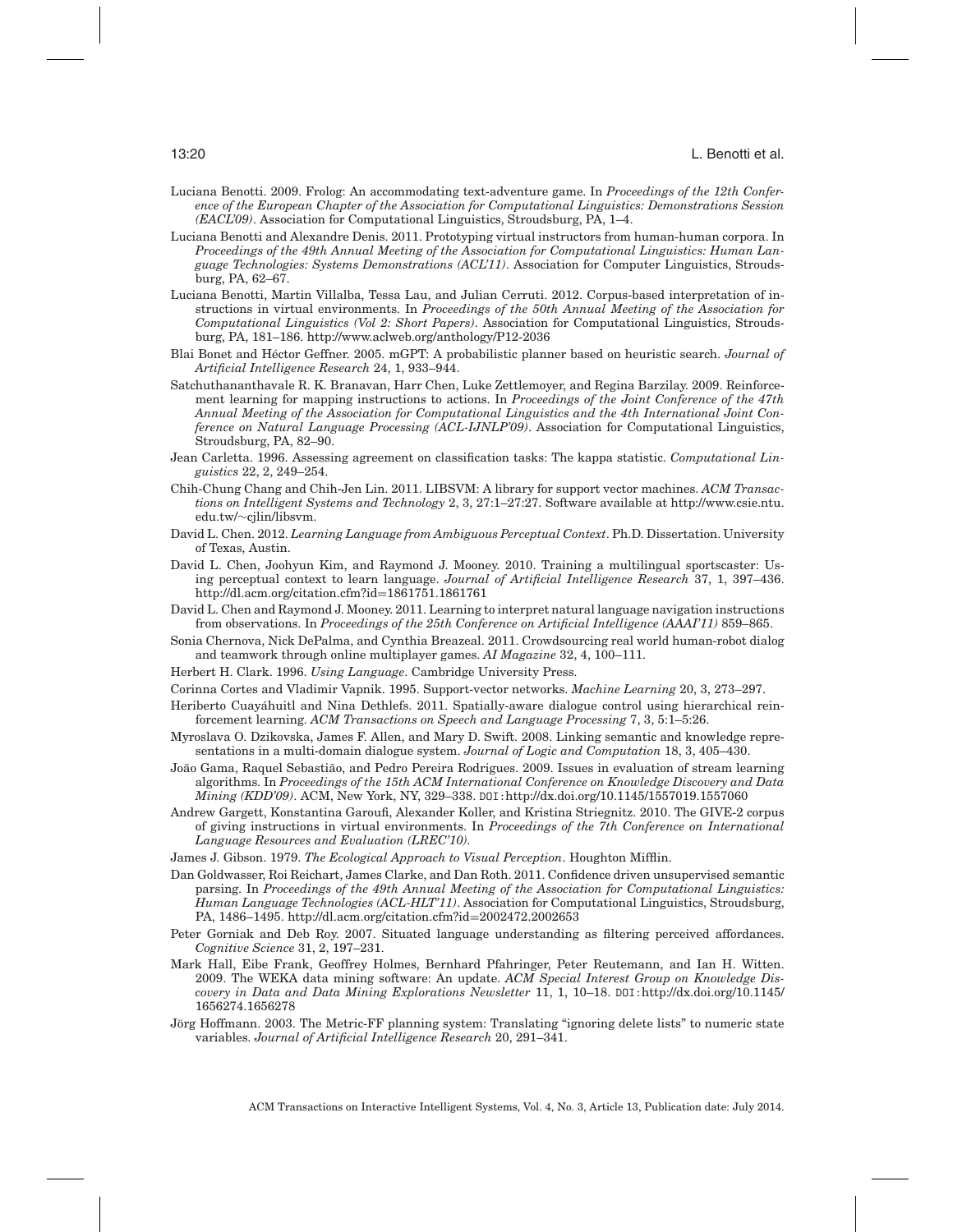- <span id="page-20-14"></span>Bevan Keeley Jones, Mark Johnson, and Sharon Goldwater. 2012. Semantic parsing with Bayesian tree transducers. In *Proceedings of the 50th Annual Meeting of the Association for Computational Linguistics: Long Papers (ACL'12)*. Association for Computational Linguistics, Stroudsburg, PA, 488–496. [http://dl.acm.org/citation.cfm?id](http://dl.acm.org/citation.cfm?id$=$2390524.2390593)=2390524.2390593
- <span id="page-20-2"></span>Thomas Kollar, Stefanie Tellex, Deb Roy, and Nicholas Roy. 2010. Toward understanding natural language directions. In *Proceedings of the 5th ACM/IEEE International Conference on Human-Robot Interaction (HRI'10)*. IEEE, Los Alamitos, CA, 259–266.
- <span id="page-20-12"></span>Alexander Koller, Ralph Debusmann, Malte Gabsdil, and Kristina Striegnitz. 2004. Put my galakmid coin into the dispenser and kick it: Computational linguistics and theorem proving in a computer game. *Journal of Logic, Language and Information* 13, 2, 187–206.
- <span id="page-20-5"></span>Alexander Koller, Kristina Striegnitz, Andrew Gargett, Donna Byron, Justine Cassell, Robert Dale, Johanna Moore, and Jon Oberlander. 2010. Report on the second challenge on generating instructions in virtual environments (GIVE-2). In *Proceedings of the 6th International Natural Language Generation Conference (INLG'10)*. Association for Computational Linguistics, Stroudsburg, PA, 243–250.
- <span id="page-20-13"></span>Tom Kwiatkowski, Luke Zettlemoyer, Sharon Goldwater, and Mark Steedman. 2010. Inducing probabilistic CCG grammars from logical form with higher-order unification. In *Proceedings of the 2010 Conference on Empirical Methods in Natural Language Processing (EMNLP'10)*. Association for Computational Linguistics, Stroudsburg, PA, 1223–1233. [http://dl.acm.org/citation.cfm?id](http://dl.acm.org/citation.cfm?id$=$1870658.1870777)=1870658.1870777
- <span id="page-20-18"></span>Tessa Lau, Julian Cerruti, Guillermo Manzato, Mateo Bengualid, Jeffrey P. Bigham, and Jeffrey Nichols. 2010. A conversational interface to Web automation. In *Proceedings of the 23nd Annual ACM Symposium on User Unterface Software and Technology (UIST'10)*. ACM, New York, NY, 229–238. DOI:<http://dx.doi.org/10.1145/1866029.1866067>
- <span id="page-20-0"></span>Tessa Lau, Clemens Drews, and Jeffrey Nichols. 2009. Interpreting written how-to instructions. In *Proceedings of the 21st International Joint Conference on Artificial Intelligence (IJCAI'09)*. Morgan Kaufmann, San Francisco, CA, 1433–1438.
- <span id="page-20-16"></span>Anton Leuski, Carsten Eickhoff, James Ganis, and Victor Lavrenko. 2012. The BladeMistress corpus: From talk to action in virtual worlds. In *Proceedings of the 8th International Conference on Language Resources and Evaluation (LREC'12).* European Language Resources Association, Istanbul, Turkey, 4060–4067.
- <span id="page-20-8"></span>Vladimir Levenshtein. 1966. Binary codes capable of correcting deletions, insertions, and reversals. *Cybernetics and Control Theory* 10, 8, 707–710.
- <span id="page-20-15"></span>Percy Liang, Michael Jordan, and Dan Klein. 2013. Learning dependency-based compositional semantics. *Computational Linguistics* 39, 2, 398–446.
- <span id="page-20-3"></span>Matt MacMahon, Brian Stankiewicz, and Benjamin Kuipers. 2006. Walk the talk: Connecting language, knowledge, and action in route instructions. In *Proceedings of the 21st National Conference on Artificial Intelligence—Volume 2 (AAAI'06)*. 1475–1482.
- <span id="page-20-4"></span>Cynthia Matuszek, Dieter Fox, and Karl Koscher. 2010. Following directions using statistical machine translation. In *Proceedings of the 5th ACM/IEEE International Conference on Human-Robot Interaction (HRI'10)*. ACM, New York, NY, 251–258.
- <span id="page-20-10"></span>Sreerama K. Murthy. 1998. Automatic construction of decision trees from data: A multi-disciplinary survey. *Data Mining and Knowledge Discovery* 2, 4, 345–389.
- <span id="page-20-6"></span>Dana Nau, Malik Ghallab, and Paolo Traverso. 2004. *Automated Planning: Theory and Practice*. Morgan Kaufmann, San Francisco, CA.
- <span id="page-20-7"></span>Masoud Nikravesh, Tomohiro Takagi, Masanori Tajima, Akiyoshi Shinmura, Ryosuke Ohgaya, Koji Taniguchi, Kazuyosi Kawahara, Kouta Fukano, and Akiko Aizawa. 2005. Soft computing for perceptionbased decision processing and analysis: Web-based BISC-DSS. In *Soft Computing for Information Processing and Analysis*, Masoud Nikravesh, Lotfi Zadeh, and Janusz Kacprzyk (Eds.). Studies in Fuzziness and Soft Computing, Vol. 164. Springer, 93–188.
- <span id="page-20-1"></span>Jeff Orkin and Deb Roy. 2009. Automatic learning and generation of social behavior from collective human gameplay. In *Proceedings of the 8th International Conference on Autonomous Agents and Multiagent Systems—Volume 1*. 385–392.
- <span id="page-20-17"></span>Jeff Orkin and Deb Roy. 2007. The restaurant game: Learning social behavior and language from thousands of players online. *Journal of Game Development* 3, 1, 39–60.
- <span id="page-20-9"></span>Kishore Papineni, Salim Roukos, Todd Ward, and Wei-Jing Zhu. 2002. BLEU: A method for automatic evaluation of machine translation. In *Proceedings of the 40th Annual Meeting on Association for Computational Linguistics (ACL'02)*. Association for Computational Linguistics, Stroudsburg, PA, 311–318. DOI:<http://dx.doi.org/10.3115/1073083.1073135>
- <span id="page-20-11"></span>Matthew Purver. 2004. *The Theory and Use of Clarification Requests in Dialogue*. Ph.D. Dissertation. King's College, University of London. http://www.dcs.qmul.ac.uk/∼[mpurver/papers/purver04thesis.pdf.](http://www.dcs.qmul.ac.uk/protect $
elax sim $mpurver/papers/purver04thesis.pdf.)